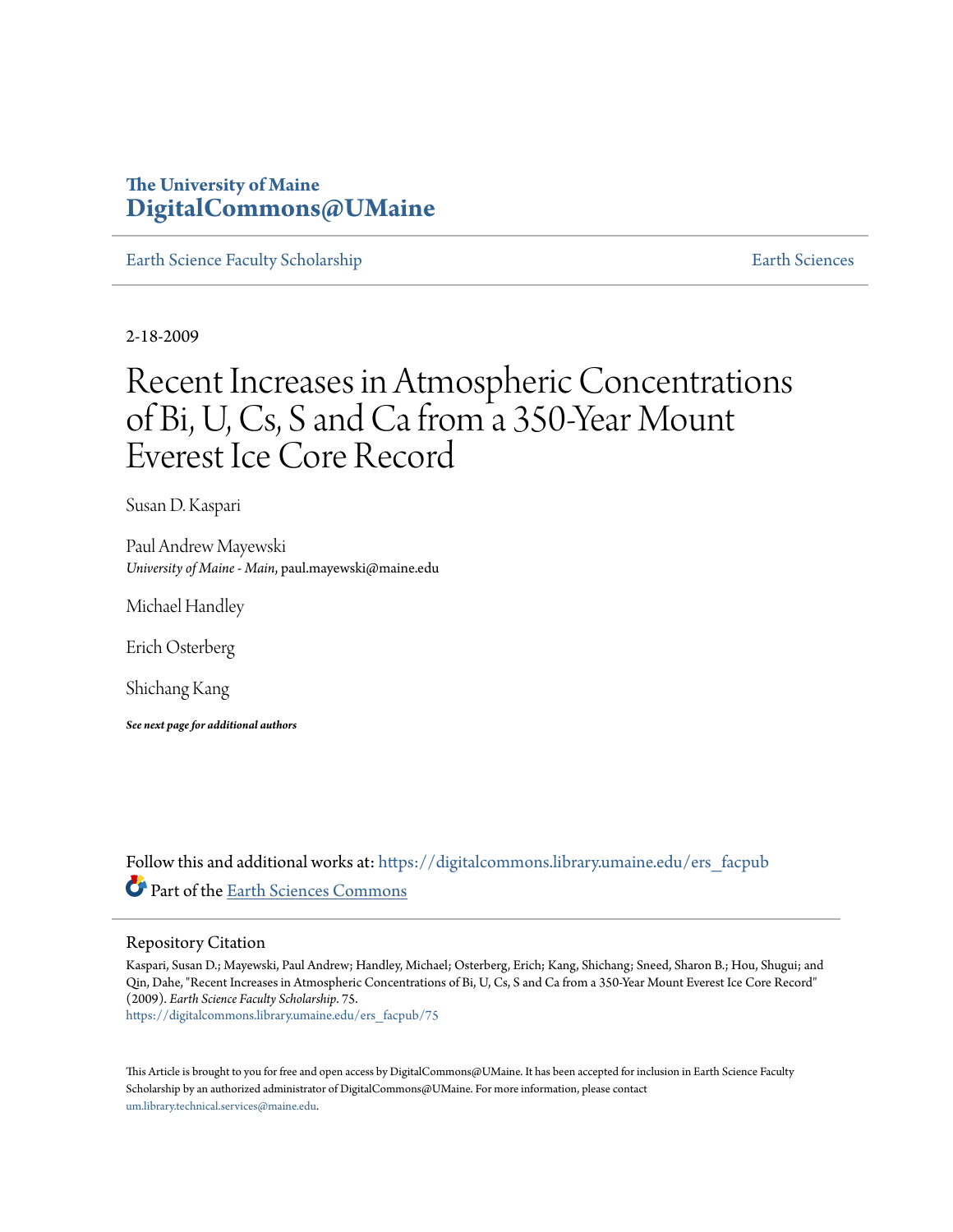# **Authors**

Susan D. Kaspari, Paul Andrew Mayewski, Michael Handley, Erich Osterberg, Shichang Kang, Sharon B. Sneed, Shugui Hou, and Dahe Qin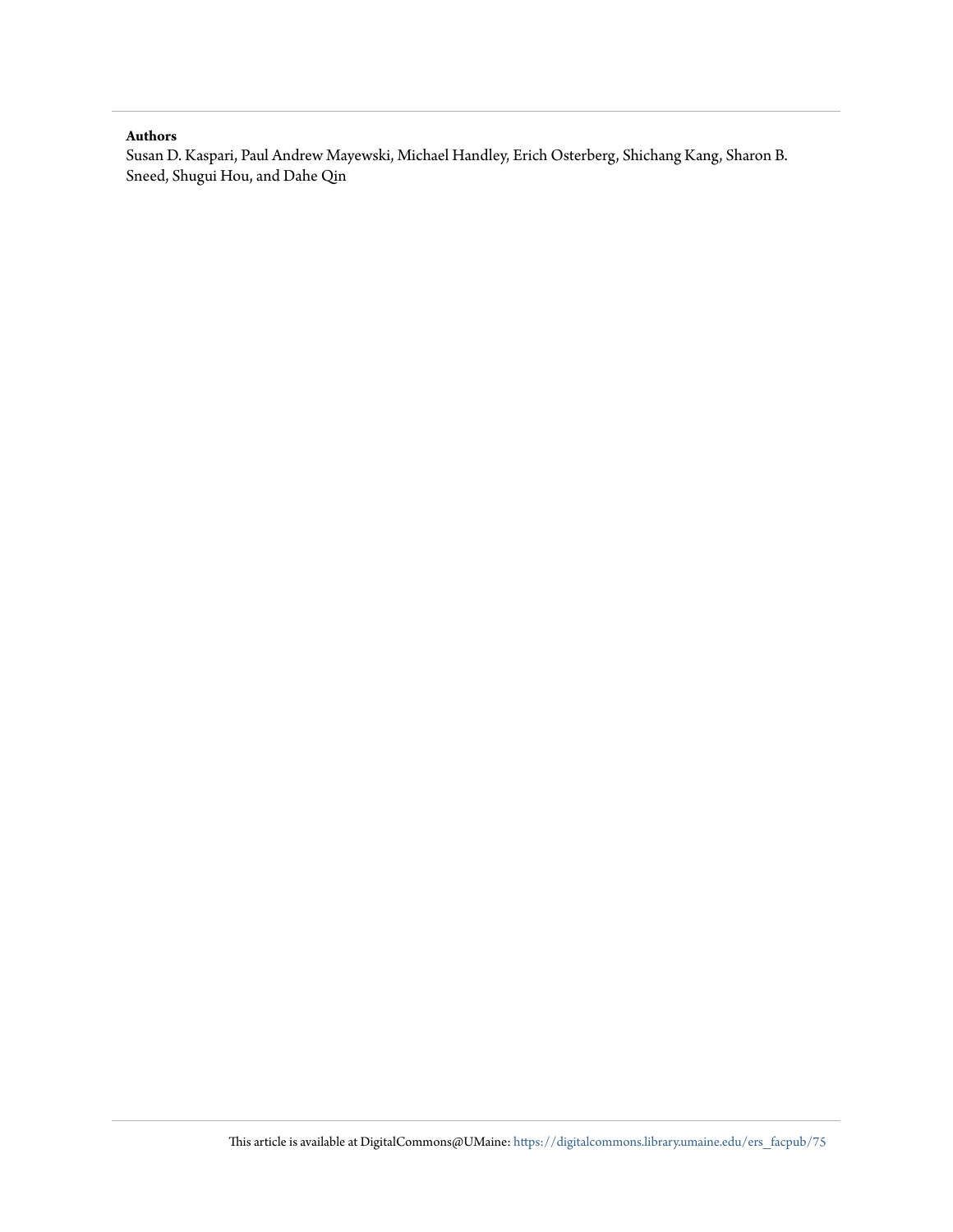# Recent increases in atmospheric concentrations of Bi, U, Cs, S and Ca from a 350-year Mount Everest ice core record

Susan Kaspari,<sup>1,2</sup> Paul A. Mayewski,<sup>1,3</sup> Michael Handley,<sup>1</sup> Erich Osterberg,<sup>1</sup> Shichang Kang, $3$  Sharon Sneed,<sup>1</sup> Shugui Hou, $3$  and Dahe Qin<sup>3</sup>

Received 3 September 2008; revised 15 November 2008; accepted 5 December 2008; published 18 February 2009.

[1] High-resolution major and trace elements (Sr, Cs, Ba, La, Ce, Pr, Nd, Sm, Eu, Tb, Dy, Ho, Er, Tm, Yb, Lu, Bi, U, Tl, Al, S, Ca, Ti, V, Cr, Mn, Fe, and Co) quantified in a Mount Everest ice core (6518 m above sea level) spanning the period 1650–2002 AD provides the first Asian record of trace element concentrations from the pre-industrial era, and the first continuous high-resolution Asian record from which natural baseline concentrations and subsequent changes due to anthropogenic activities can be examined. Modern concentrations of most elements remain within the pre-industrial range; however, Bi, U, and Cs concentrations and their enrichment factors (EF) have increased since the  $\sim$ 1950s, and S and Ca concentrations and their EFs have increased since the late 1980s. A comparison of the Bi, U, Cs, S, and Ca data with other ice core records and production data indicates that the increase in atmospheric concentrations of trace elements is widespread, but that enrichment varies regionally. Likely sources for the recent enrichment of these elements include mining, metal smelting, oil and coal combustion, and end uses for Bi, and mining and refinement for U and Cs. The source of the synchronous enrichment of Ca and S is less certain, but may be related to land use and environmental change.

Citation: Kaspari, S., P. A. Mayewski, M. Handley, E. Osterberg, S. Kang, S. Sneed, S. Hou, and D. Qin (2009), Recent increases in atmospheric concentrations of Bi, U, Cs, S and Ca from a 350-year Mount Everest ice core record, J. Geophys. Res., 114, D04302, doi:10.1029/2008JD011088.

# 1. Introduction

[2] Trace elements exist naturally in the Earth's environment in low concentrations. However, human activities including fossil fuel combustion, metal smelting, industry, agriculture, mining, construction and large-scale land use change result in emission of some elements in concentrations greater than natural background levels [Nriagu and Davidson, 1986]. This can alter the rate at which elements are transported among different reservoirs, and the form in which the elements exist. These elements, particularly as fine particles, are subject to transport within air masses far from their emission sources, and can subsequently move through ecosystems with adverse effects for the environment and human health depending upon their bioavailability and toxicity [Pacyna and Pacyna, 2001].

[3] In recent decades efforts have been made to assess trace element pollution via monitoring programs and by conducting emission inventories [Nriagu and Pacyna, 1988;

Copyright 2009 by the American Geophysical Union. 0148-0227/09/2008JD011088

Pacyna and Pacyna, 2001]. Because these studies only cover time periods on the order of weeks to the last two to three decades, they do not allow a comparison with preindustrial levels to put recent changes into perspective. Information on past changes of atmospheric concentrations of trace elements and metals prior to the last few decades can only be obtained from natural archives such as peat bogs, lake sediments, or ice cores [Barbante et al., 2004]. Ice cores recovered from appropriately chosen sites are an ideal archive for reconstructing the past composition of the atmosphere because they provide high-resolution, wellpreserved, multiparameter archives of the atmospheric signature from remote regions, including information about past temperature, precipitation, atmospheric circulation, and atmospheric chemistry. Owing to differences in the sources, transport and residence time of trace elements in the atmosphere, the composition and concentration of elements can vary greatly region to region, and with elevation. Thus, a spatial array of natural archives is needed to effectively assess spatial and temporal changes in the metal and trace element loading of the atmosphere.

[4] Increased 20th century concentrations relative to preindustrial levels are reported from ice core records for Pb, Cd [Boutron et al., 1995; Candelone et al., 1995; McConnell and Edwards, 2008], Cu, Zn [Boutron et al., 1995; Candelone et al., 1995], Tl [McConnell and Edwards, 2008], NO<sub>3</sub> and SO<sub>4</sub><sup>-</sup> in Greenland [*Fischer et al.*, 1998; Goto-Azuma and Koerner, 2001; Mayewski et al., 1990];

<sup>&</sup>lt;sup>1</sup>Climate Change Institute and Department of Earth Sciences, University of Maine, Orono, Maine, USA. <sup>2</sup>

<sup>&</sup>lt;sup>2</sup>Now at Laboratory for Radiochemistry and Environmental Chemistry, Paul Scherrer Institute, Villigen, Switzerland.

<sup>&</sup>lt;sup>3</sup>State Joint Key Laboratory of Cryospheric and Environment, Chinese Academy of Sciences, Beijing, China.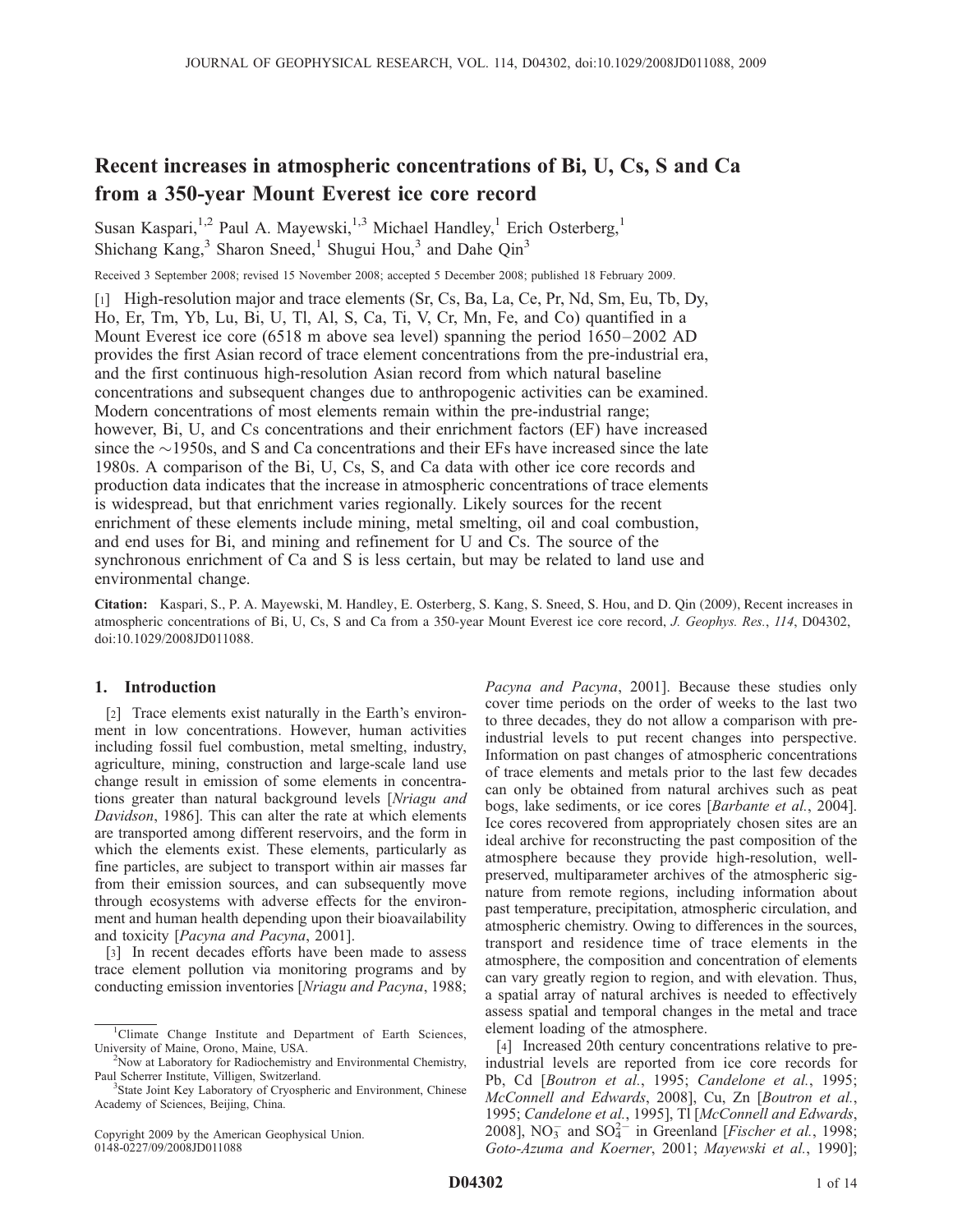

Figure 1. Location map of the Mount Everest ice core drill site (solid black circle), and other ice core sites mentioned in the text (white circles).

 $NO_3^-$  and  $SO_4^{2-}$  in the Arctic [*Goto-Azuma and Koerner*, 2001]; Pb [Boutron and Patterson, 1983], Cr, Cu, Zn, Ag, Pb, Bi, U [Planchon et al., 2002] and  $\overline{NO_3}$  [Mayewski and Legrand, 1990] in Antarctica; U [Barbante et al., 2001] Cd, Cu, Zn [Van de Velde et al., 2000; Barbante et al., 2004] Bi, Ni, Co, Cr, Mo, Sb [Barbante et al., 2004], Pb [Schwikowski *et al.*, 2004],  $NO_3^-$  [*Preunkert et al.*, 2003] and  $SO_4^{2-}$ [Preunkert et al., 2001; Schwikowski et al., 1999b] in the European Alps;  $NO_3^-$  and  $SO_4^{2-}$  in the Siberian Altai [Olivier et al., 2006];  $SO_4^{2-}$  in the Himalayas [Duan et al., 2007]; and Pb [Osterberg et al., 2008], Bi [Osterberg, 2007],  $\overline{NO_3}$  and  $\overline{SO_4^{2-}}$  in the Yukon [*Yalcin and Wake*, 2001]. Many of these studies have also documented a decrease in trace and major element concentrations in recent decades (e.g., Pb [Boutron et al., 1991], Cd, Zn [Van de Velde et al., 2000] and  $SO_4^{2-}$  [Fischer et al., 1998; Preunkert et al., 2001, Schwikowski et al., 1999a, 1999b]) due to control of industrial emissions and declined use of Pb gasoline additives.

[5] Asia is estimated to be the largest source of anthropogenic emissions of atmospheric trace metals due to growing demands for energy in the region, increasing industrial production, and less stringent emission controls [Pacyna and Pacyna, 2001]. Many of the Asian countries (e.g., China, Japan, Korea) that have the largest emissions of atmospheric trace metals are located downwind of the mountain regions from which glaciochemical records can be collected. Thus, depending on the location and length of the record, glaciochemical records from the Himalayas and Tibetan Plateau and surrounding mountain regions may provide records of anthropogenic emissions from India and central Asia since industrialization, and of the natural background composition of the atmosphere prior to industrialization. However, trace element measurements in snow and ice from Asia remain scarce. Previous research in Asia includes determination of Pb concentrations in three snow pits from the Tibetan Plateau [Xiao et al., 2001]; Cd and Pb concentrations in a 2-m ice core from the Malan glacier, Tibetan Plateau [Li et al., 2002]; Mn, Cu, Zn, Rb, Sr, Cd, Ba, Pb and U concentrations in 0.42 m of firn from the Altai [Nikolaeva et al., 2003]; Al, S, Ti, Fe, Mn, V, Cr, Co, Cu, Zn, As, Se, Sr, Mo, Cd, Sb, Cs, Ba, Tl, Pb, Bi and U concentrations in surface snow samples and a 3.5 m firn core from Mount Everest [Kang et al., 2007]; and major and rare earth element (Al, Fe, Ca S, La, Ce, Pr, Nd, Sm, Eu, Gd, Tb, Dy, Ho, Er, Tb and Lu) concentrations on the

Inilchek ice core from the Tien Shan for the period 1992– 1998 [Kreutz and Sholkovitz, 2000]. The longest record of trace elements (Al, Mn, Rb, Sr, Ba, Cs, Bi and Sb) is from the Muztagh Ata ice core from the Pamirs spanning the mid-1950s to 2000. This record demonstrated increasing concentrations of Sb and Bi from the mid-1960s to the early 1990s [Li et al., 2006]. The only Asian ice core records long enough to document changes in the composition of the atmosphere related to anthropogenic activities are from Dasuopu and Everest in the Himalayas. These records demonstrated a 20th century increase in  $SO_4^{2-}$ , NH<sub>4</sub> and  $C_2O_4^{2-}$  concentrations [*Duan et al.*, 2007; *Hou et al.*, 2003; Kang et al., 2002b].

[6] Since 1997 four ice cores have been collected and analyzed from the Everest region, making it one of the most thoroughly studied and best understood subpolar coring sites [Hou et al., 2002; Kang et al., 2002a; Kaspari et al., 2007]. Here we present the results of major and trace element analyses made on a Mount Everest ice core (Figure 1). This provides the first Asian record of trace element concentrations from the Pre-Industrial Era, and the first continuous high-resolution Asian record. Herein we use the Everest record to determine natural baseline concentrations of atmospheric trace elements and subsequent changes due to anthropogenic activities. More elements have been quantified in the Everest ice core in this study than any previous Asian ice core. The resultant record provides an excellent context in which to investigate variations in the chemical composition of the mid-upper troposphere since 1650 AD.

#### 2. Methods

[7] In 2002 as part of a joint Chinese-American program, a 108-m-long ice core drilled to bedrock was recovered from the col of the East Rongbuk glacier located on the northeast ridge of Mount Everest  $(28.03^{\circ}N, 86.96^{\circ}E, 6518 \text{ m asl})$ (Figure 1). The borehole temperature at the bottom of the core was  $-8.9^{\circ}$ C, indicating that the glacier is frozen at the bed. Repeat GPS surveys in 1998 and 2002 at the col drill site did not detect horizontal movement of the glacier, indicating minimal flow deformation yielding an undeformed record. The mean accumulation rate at the site as calculated from density profiles and annual layer thicknesses is 52 cm w.e.  $a^{-1}$  [*Kaspari et al.*, 2007, 2008].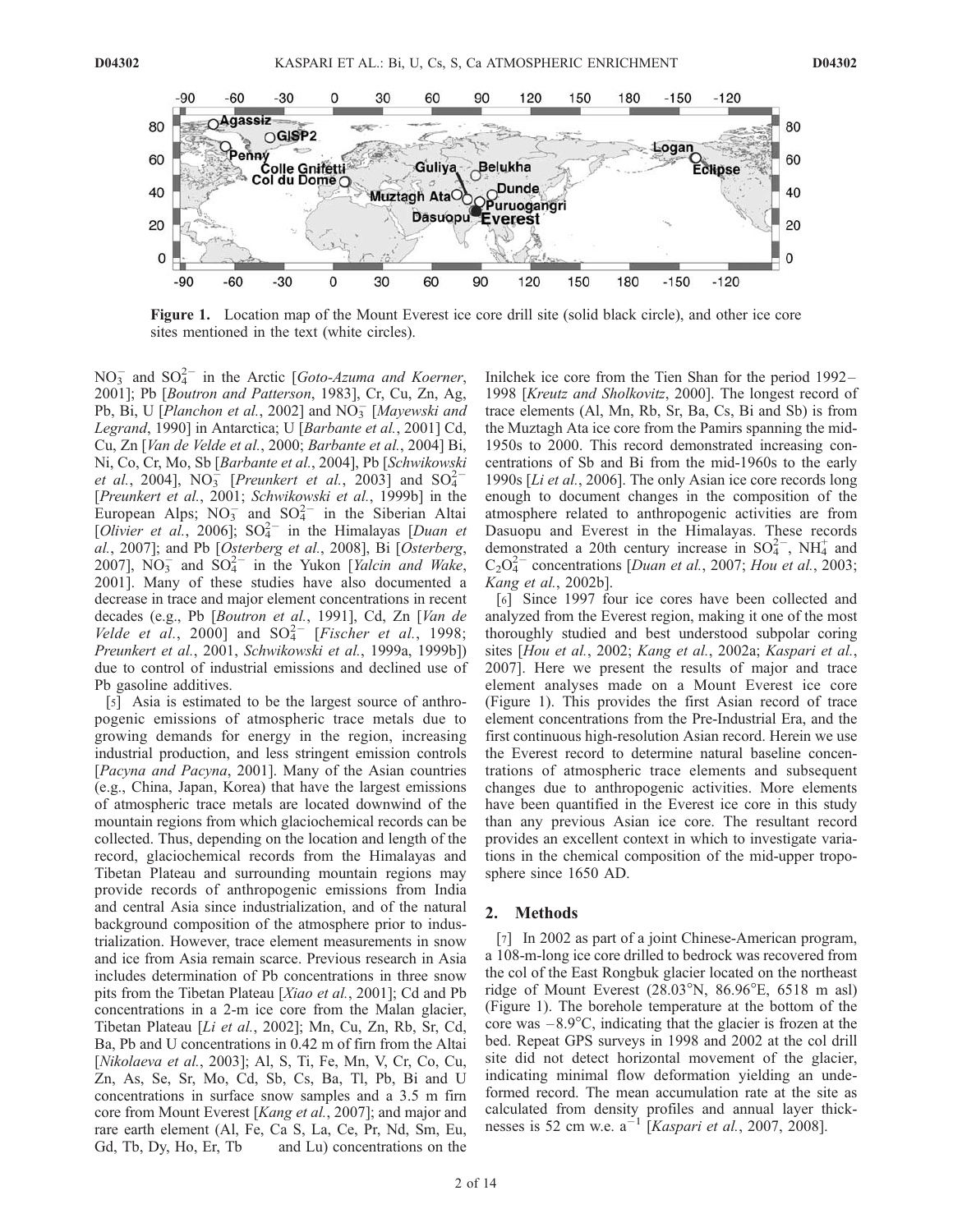Table 1. Detection Limits, Element Concentrations, Enrichment Factors, and Increase Factor Analysis for the Mount Everest Ice Core<sup>a</sup>

|                    |       |                            |                 | $1650-$        | $1800 -$       | $1950 -$       | $1970 -$       | $1950 - 2002$                    | $1970 - 2002$                    | $1950 - 2002$                    | $1970 - 2002$                    |
|--------------------|-------|----------------------------|-----------------|----------------|----------------|----------------|----------------|----------------------------------|----------------------------------|----------------------------------|----------------------------------|
|                    | IDL   | Method<br>Blank            | <b>MDL</b>      | 1800<br>Median | 1950<br>Median | 2002<br>Median | 2002<br>Median | $1650 - 1800$<br>Increase Factor | $1650 - 1800$<br>Increase Factor | $1800 - 1950$<br>Increase Factor | $1800 - 1950$<br>Increase Factor |
| Al (ppb)           | 0.04  | $3.19 \pm 0.33$            | 1.00            | 36.6           | 47.0           | 40.1           | 44.0           | 1.1                              | $1.2\,$                          | 0.9                              | 0.9                              |
| S (ppb)            | 0.29  | $0.78 \pm 0.46$            | 1.37            | 8.1            | 10.3           | 13.5           | 18.4           | 1.7                              | 2.3                              | 1.3                              | 1.8                              |
| Ca (ppb)           | 0.11  | $2.90 \pm 1.11$            | 3.33            | 79.3           | 111.5          | 153.3          | 193.8          | 1.9                              | 2.4                              | 1.4                              | 1.7                              |
| Ti (ppt)           | 0.7   | $9.3 \pm 2.5$              | 7.6             | 3360           | 3860           | 4620           | 4930           | 1.4                              | 1.5                              | 1.2                              | 1.3                              |
| $V$ (ppt)          | 0.1   | $2.1 \pm 0.8$              | 2.4             | 74.1           | 90.3           | 97.1           | 105.5          | 1.3                              | 1.4                              | 1.1                              | 1.2                              |
| $Cr$ (ppt)         | 0.14  | $1.66 \pm 1.49$            | 4.46            | 77.3           | 95.3           | 95.4           | 106.6          | 1.2                              | 1.4                              | 1.0                              | 1.1                              |
| $Mn$ (ppt)         | -1    | $68 \pm 30$                | 90              | 1300           | 1510           | 1750           | 2010           | 1.3                              | 1.5                              | 1.2                              | 1.3                              |
| Fe (ppb)           | 0.01  | $0.38 \pm 0.23$            | 0.69            | 55.4           | 64.3           | 57.8           | 61.9           | 1.0                              | 1.1                              | 0.9                              | 1.0                              |
| Co (ppt)           | 0.41  | $1.45 \pm 0.38$            | 1.15            | 26.2           | 32.5           | 35.9           | 39.2           | 1.4                              | 1.5                              | 1.1                              | 1.2                              |
| Sr (ppt)           | 0.3   | $10.0 \pm 1.5$             | 4.4             | 288.5          | 351.2          | 371.2          | 430.0          | 1.3                              | 1.5                              | 1.1                              | 1.2                              |
| $Cs$ (ppt)         | 0.007 | $0.202 \pm 0.106$          | 0.317           | 53.3           | 68.1           | 102.0          | 112.1          | 1.9                              | 2.1                              | 1.5                              | 1.6                              |
| Ba (ppt)           | 0.33  | $19.99 \pm 5.97$           | 17.92           | 289.8          | 331.3          | 343.8          | 379.9          | 1.2                              | 1.3                              | 1.0                              | 1.1                              |
| La $(ppt)$         | 0.01  | $0.05 \pm 0.03$            | 0.08            | 12.8           | 15.2           | 15.9           | 19.7           | 1.2                              | 1.5                              | 1.0                              | 1.3                              |
| Ce (ppt)           | 0.01  | $0.03 \pm 0.03$            | 0.08            | 28.6           | 33.1           | 34.1           | 37.4           | 1.2                              | 1.3                              | 1.0                              | 1.1                              |
| $Pr$ (ppt)         | 0.002 | $0.007 \pm 0.006$          | 0.017           | 3.6            | 4.1            | 4.4            | 4.8            | 1.2                              | 1.3                              | 1.1                              | 1.2                              |
| Nd (ppt)           | 0.012 | $0.029 \pm 0.021$          | 0.064           | 14.6           | 16.7           | 17.4           | 19.2           | 1.2                              | 1.3                              | 1.0                              | 1.1                              |
| Sm (ppt)           | 0.006 | $\triangle$ IDL            | $<$ IDL         | 3.6            | 4.3            | 4.6            | 5.3            | 1.3                              | 1.5                              | 1.1                              | 1.2                              |
| Eu (ppt)           | 0.003 | $0.027 \pm 0.008$          | 0.024           | 0.7            | 0.9            | 1.1            | 1.2            | 1.4                              | 1.6                              | 1.1                              | 1.3                              |
| Tb (ppt)           | 0.001 | $0.010 \pm 0.000$          | 0.001           | 0.5            | 0.7            | 0.7            | 0.9            | 1.4                              | 1.6                              | 1.1                              | 1.3                              |
| Dy (ppt)           | 0.011 | $<$ IDL                    | $<$ IDL         | 3.2            | 3.7            | 4.1            | 5.4            | 1.3                              | 1.7                              | 1.1                              | 1.4                              |
| Ho (ppt)           | 0.001 | $0.002 \pm 0.001$          | 0.004           | 0.6            | 0.7            | 0.8            | 1.0            | 1.4                              | 1.8                              | 1.2                              | 1.5                              |
| $Er$ (ppt)         | 0.005 | $<$ IDL                    | $<$ IDL         | 1.5            | 1.7            | 2.2            | 2.5            | 1.4                              | 1.7                              | 1.3                              | 1.5                              |
| Tm (ppt)           | 0.002 | $0.004 \pm 0.001$          | 0.003           | 0.2            | 0.2            | 0.3            | 0.4            | 1.3                              | 1.7                              | 1.2                              | 1.5                              |
| Yb (ppt)           | 0.01  | $<$ IDL                    | $<$ IDL         | 1.2            | 1.4            | 1.8            | 2.2            | 1.5                              | 1.9                              | 1.2                              | 1.6                              |
| Lu (ppt)           | 0.005 | $<$ IDL                    | $<$ IDL         | 0.2            | 0.2            | 0.3            | 0.3            | 1.6                              | 1.9                              | 1.3                              | 1.6                              |
| $T1$ (ppt)         | 0.03  | $0.06 \pm 0.03$            | 0.09            | 1.2            | 1.4            | 1.7            | 1.9            | 1.4                              | 1.6                              | 1.2                              | 1.4                              |
| Bi (ppt)           | 0.03  | $<$ IDL<br>$0.75 \pm 0.19$ | $<$ IDL<br>0.57 | 2.2<br>6.0     | 2.9            | 5.4<br>19.1    | 7.1<br>24.7    | 2.5<br>3.2                       | 3.2<br>4.1                       | 1.9<br>2.4                       | 2.5<br>3.1                       |
| $U$ (ppt)<br>Al EF | 0.006 |                            |                 | 0.3            | 8.0<br>0.4     | 0.3            | 0.3            | 0.9                              | 0.9                              | 0.8                              | 0.9                              |
| $\mathbf S$ EF     |       |                            |                 | 7.9            | 8.6            | 10.9           | 15.8           | 1.4                              | 2.0                              | 1.3                              | 1.8                              |
| Ca EF              |       |                            |                 | 2.5            | 2.9            | 3.4            | 4.3            | 1.3                              | 1.7                              | 1.2                              | 1.5                              |
| Ti EF              |       |                            |                 | 1.5            | 1.4            | 1.8            | 1.7            | 1.2                              | 1.2                              | 1.2                              | 1.2                              |
| ${\rm V}\,$ EF     |       |                            |                 | 1.2            | 1.3            | 1.2            | 1.2            | 1.0                              | $1.0\,$                          | 0.9                              | 1.0                              |
| $Cr$ EF            |       |                            |                 | 1.9            | 2.0            | 1.9            | 1.9            | 1.0                              | 1.0                              | 0.9                              | 0.9                              |
| Mn EF              |       |                            |                 | 2.2            | 2.1            | 2.1            | 2.2            | 1.0                              | 1.0                              | 1.0                              | 1.0                              |
| Fe EF              |       |                            |                 | 2.7            | 2.5            | 2.5            | 2.4            | 0.9                              | 0.9                              | 1.0                              | 1.0                              |
| Co EF              |       |                            |                 | 2.0            | 2.2            | 2.1            | 2.2            | 1.0                              | 1.1                              | 1.0                              | 1.0                              |
| Sr EF              |       |                            |                 | 0.9            | 0.9            | 0.8            | 0.9            | 0.9                              | 1.0                              | 0.9                              | 1.0                              |
| Cs EF              |       |                            |                 | 8.5            | 9.4            | 13.1           | 14.3           | 1.6                              | 1.7                              | 1.4                              | 1.5                              |
| Ba EF              |       |                            |                 | 0.4            | 0.4            | 0.3            | 0.4            | 0.9                              | 0.9                              | 0.9                              | 0.9                              |
| La EF              |       |                            |                 | 0.4            | 0.4            | 0.4            | 0.4            | 1.0                              | 1.2                              | 1.0                              | 1.1                              |
| Tl EF              |       |                            |                 | 1.5            | 1.5            | 1.6            | 1.6            | 1.1                              | 1.1                              | 1.0                              | 1.1                              |
| Bi EF              |       |                            |                 | 15.7           | 19.1           | 33.3           | 36.8           | 2.1                              | 2.3                              | 1.7                              | 1.9                              |
| U EF               |       |                            |                 | 2.2            | 2.5            | 5.8            | 7.1            | 2.6                              | 3.2                              | 2.3                              | 2.8                              |

a EF denotes enrichment factors. Median concentrations and EFs are based on the data resampled to four samples per year. IDL is instrument detection limit [Osterberg et al., 2006]. The method blank is the mean of 10 DI water samples passed through the melter system, and the method detection limit (MDL) is calculated by  $3\sigma$  of 10 DI water samples passed through the melter system. Italicized entries denote elements with a significant increase factor.

[8] The ice core was shipped frozen to the University of Maine for processing and analyses. The ice was melted into discrete samples at  $3-4$  cm resolution using an aluminum melter head with the University of Maine's continuous melter system with discrete sampling (CMDS) [Osterberg et al., 2006]. The melter head splits the meltwater into two different channels; meltwater from the outer portion of the ice core is collected in an outer channel for determination of stable isotopes, and meltwater from the innermost section of the ice core is collected in an inner channel for determination of major ions and trace elements. The sample water is pumped into: acid-precleaned, PP vials for ICP-SFMS measurements; DI precleaned vials for major ion measurements; and high-density polyethylene vials for stable isotope measurements. Detailed information on the melter system and analytical techniques is provided by Osterberg et al. [2006]. At the University of Maine the ice core samples were quantifie  $^+$ , K<sup>+</sup>, Mg<sup>2+</sup>,

 $Ca^{2+}$ ,  $Cl^{-}$ ,  $NO_{3}^{-}$ ,  $SO_{4}^{2-}$ ) via ion chromatography, stable isotopes  $(\delta D)$  via isotope ratio mass spectrometry, and trace elements (Al, S, Ca, Ti, V, Cr, Mn, Fe, Co, Sr, Cs, Ba, La, Ce, Pr, Nd, Sm, Eu, Tb, Dy, Ho, Er, Tm, Yb, Lu, Tl, Bi, U) via inductively coupled plasma sector field mass spectrometry (ICP-SFMS). The ICP-SFMS samples were acidified to  $1\%$  HNO<sub>3</sub> and allowed to react with the acid for 7 days, and then frozen until measured. Just prior to being measured the samples were spiked to contain 1 ppb Indium as an internal standard. Instrument and method detection levels are reported in Table 1. The ICP-SFMS data were blank corrected by subtracting the method blank values. Samples with concentrations below the method blank values (1.0– 2.5% of samples depending on the element) were substituted with concentrations equal to half the method blank value.

[9] Owing to the relatively high accumulation rate  $(52 \text{ cm } a^{-1})$ , seasonal variations in  $\delta D$ , soluble ions and trace elements are well preserved in the core, and were used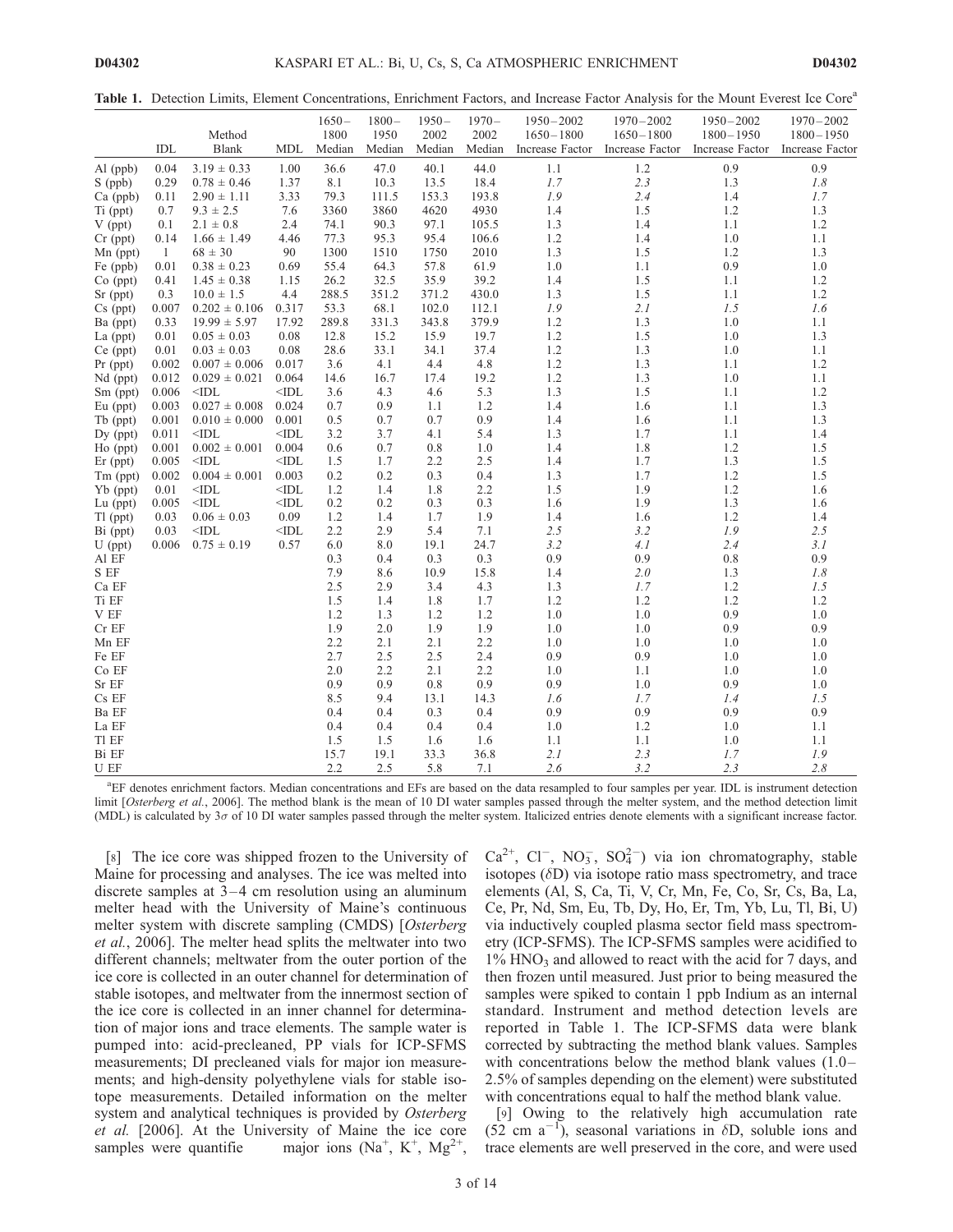

Figure 2. High-resolution Mount Everest ice core data showing seasonal variations in Fe, Al, Ti, U, Bi, Cs, Ca,  $SO_4^{2-}$ , and  $\delta D$ .

to date the ice core by counting annual layers (Figure 2). Dust source elements (e.g., Fe, Al, Ti, Ca) in this region peak during the winter and spring owing to unstable atmospheric conditions and strong winds. Strong monsoon activity during the summer results in more depleted heavy isotopes (more negative  $\delta$ D) [*Tian et al.*, 2001, 2003]. The timescale was verified by using the first high-resolution measurements of Bismuth (Bi) on an Asian ice core to identify major volcanic horizons, including Pinatubo (1991), Agung (1963) and Tambora (1815) [Kaspari et al., 2007]. Dating uncertainties are estimated to be  $\pm 0$  years at 1963 (20 samples per year) based on a volcanic Bi horizon from the Agung eruption, and  $\pm$ 5 years at 1534 (4 samples per year) based on repeat annual layer counting. Kaspari et al. [2007, 2008] provide more detailed information on the depth-age scale. Here we focus on the record since 1650 AD.

#### 3. Results and Discussion

#### 3.1. Seasonal Variability

[10] Examination of the highly resolved  $(\sim 15-20$  samples per year between 1950 and 2002;  $\sim$ 5 samples per year between 1650 and 1700) Mount Everest ice core record demonstrates seasonal ions in trace elements transported to Mount Everest. The dominant source of these elements is from rock and soil dust from the arid regions of Southwest Asia, the Arabian Peninsula, and the Northern Sahara that is entrained into the atmosphere [Kang et al., 2004, 2007; Kaspari et al., 2009; Wake et al., 1993]. As mentioned previously, concentrations peak during the winter and spring due to high winds and more turbulent atmospheric circulation, resulting in a distinct seasonal peak in the glaciochemical record (Figure 2). Atmospheric circulation in the region is dominated by the westerlies during winter-spring, thus the dominant source of dust and other aerosols is from regions west of Mount Everest. The timing of peak dust input in the winter-spring is verified by a comparison with the seasonality of hydrogen isotopes  $(\delta D)$ . The  $\delta$ D is most negative during the summer monsoon season owing to the precipitation ''amount effect'', during which heavy isotopes are depleted relative to light isotopes during periods of high precipitation [Kaspari et al., 2007; Tian et al., 2001, 2003].

# 3.2. Variations in Element Concentrations and Enrichment Factors Since 1650 AD

[11] We examine the Mount Everest ice core record for changes in concentrations of trace elements since 1650 AD.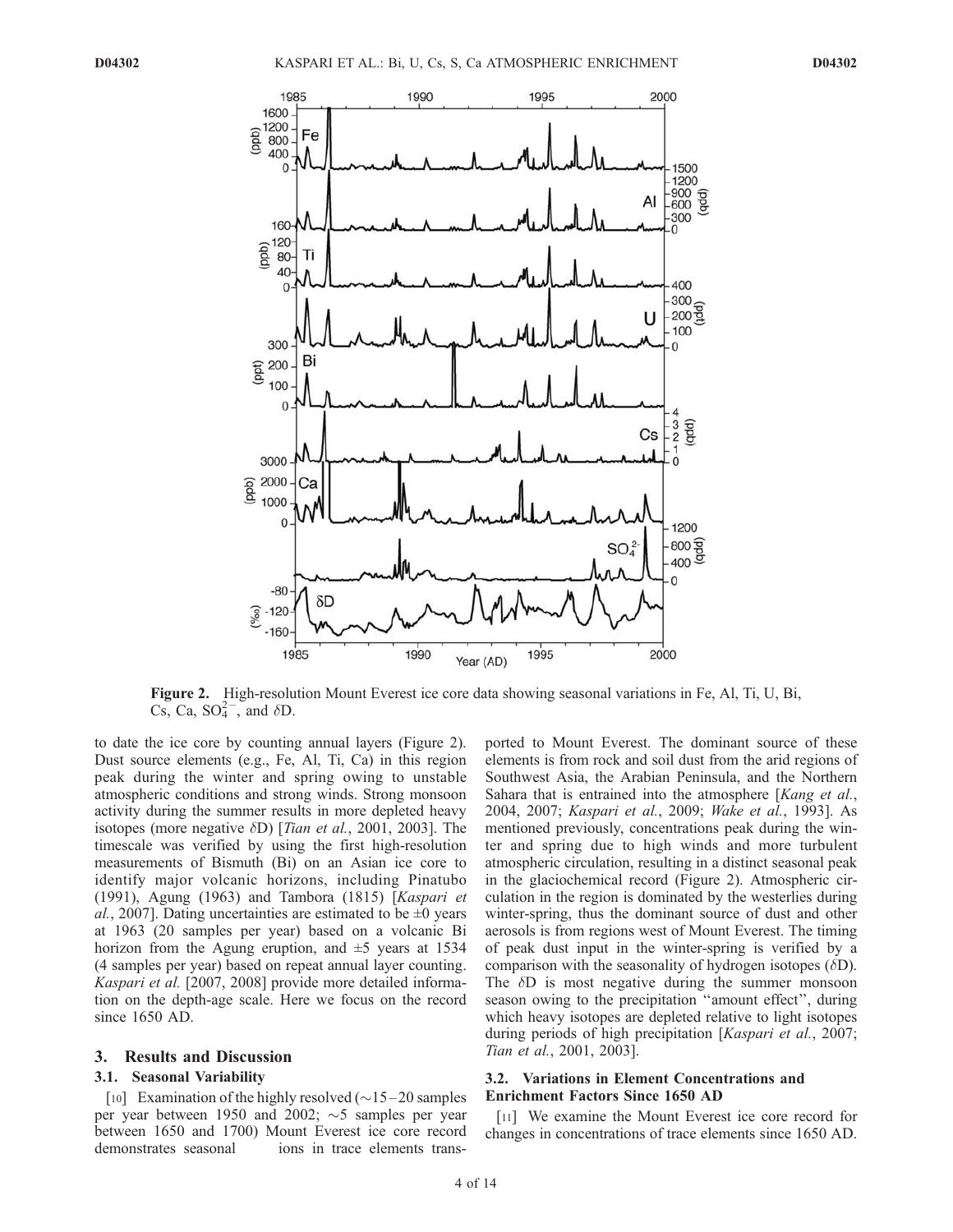

Figure 3. Mount Everest annual Bi, U, Cs, S, Ca, Ti, Fe, and Al concentration and EF data from 1650 to 2002. Note the difference in EF scales between elements.

The data is smoothed to four samples per year resolution to account for differences in sampling resolution with depth in the ice core. Natural variations in element concentrations on seasonal to multiannual timescales occur owing to natural changes in sources and transport of dust (Figure 3), and is discussed in detail elsewhere [Kaspari et al., 2009]. Here we focus on investigating if anthropogenic activities associated with industrialization are changing the chemical composition and trace element loading of the atmosphere. We use median rather than mean values in our analysis to prevent outliers from skewing the results. Median element concentrations post-1950 are unchanged or slightly higher relative to element concentrations from 1650 to 1800 for most elements (Table 1). The most notable increases post-1950 are in Bi and U (Table 1 and Figure 3), with twofold and threefold increases in median concentrations, respectively. The large peaks in the Bi record are from volcanic Bi from large volcanic eruptions [Kaspari et al., 2007]. Smaller concentration increases are observed in Cs, Ca and S (Table 1 and Figure 3).

[12] Because the higher element concentrations post-1950 relative to 1650– 1800 could be related to natural variations in atmospheric dust concentrations rather than anthropogenic activities, we calculate the crustal enrichment factor (EF),

 $EF(X) = (X/Crustal Element)_{sample}/(X/Crustal Element)_{reference}$ 

where X is the element of interest, and the reference material is the upper continental crust (UCC) [*Wedepohl*, 1995]. To ensure the most robust results, we calculated the EF using Fe, Al, and Ti as conservative crustal elements, and used the median value to represent the EF for each sample. EF analysis allows us to differentiate elements that are enriched relative to the continental crust, as opposed to natural variations due to changes in dust sources or atmospheric transport. Elements may be enriched relative to the continental crust as defined by Wedepohl [1995] owing to natural enrichment in the regional dust, fractionation during transport from the dust source to the deposition site, or due to additional noncrustal origins such as evaporites, volcanic eruptions (explosive and quiescent degassing), or anthropogenic activities. High EFs in Cs, Bi, and S during the pre-industrial era suggests that these elements have additional natural sources. Potential sources of these elements are discussed below.

[13] For those elements with an increasing EF during the industrial era, it is likely that the enrichment is the result of anthropogenic activities. Bi and U are enriched relative to crustal elements post  $\sim$ 1940, suggesting that the increased Bi and U concentrations are caused by anthropogenic emissions of these metals (and potentially increased volcanic emissions for Bi [Kaspari et al., 2007]) rather than natural variations in atmospheric dust loading (Figure 3). It is notable that both peak values and background levels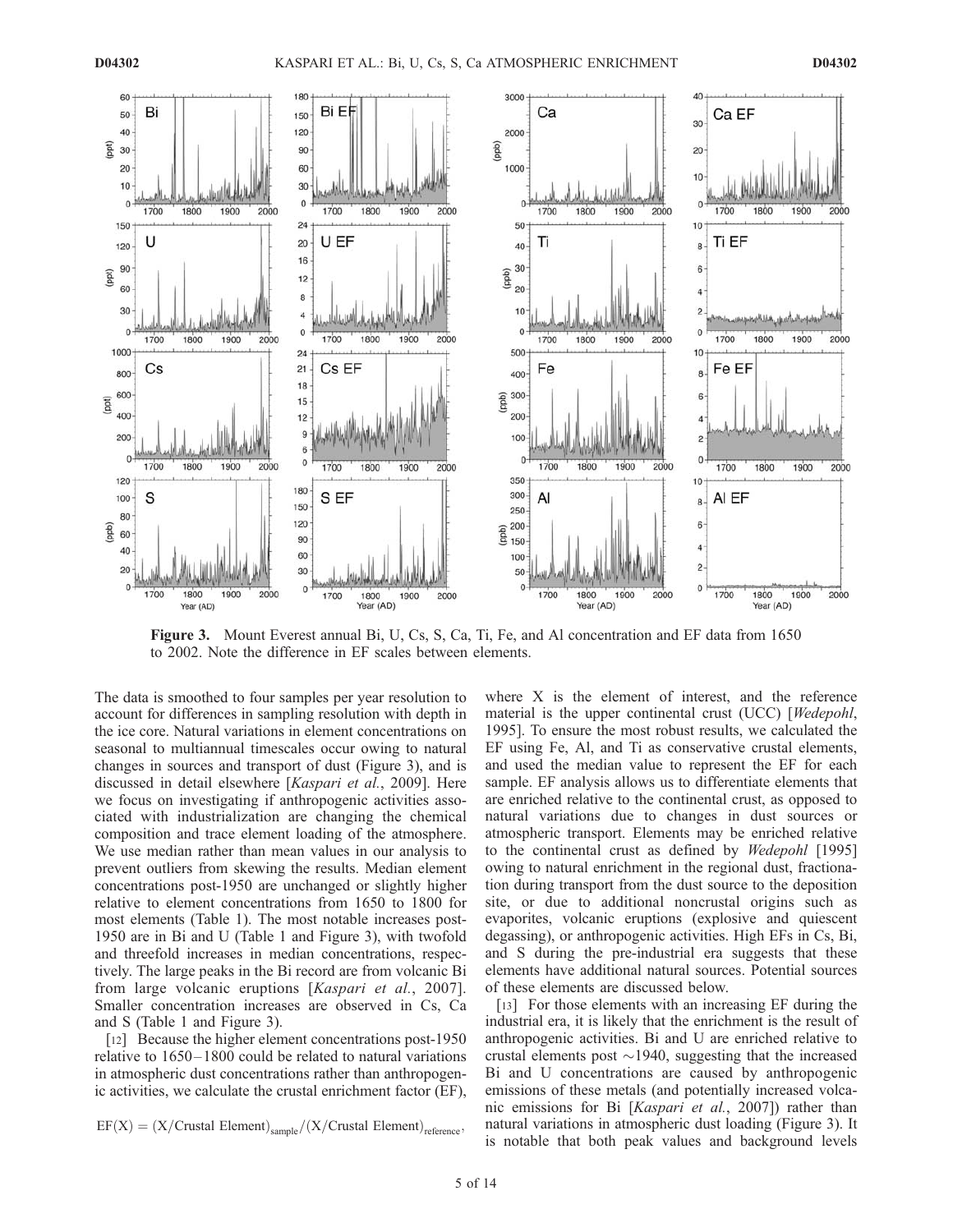increase. EFs from  $1950$  to  $2002$  relative to  $1650-1800$ have increased approximately twofold and threefold for Bi and U, respectively (Table 1). Lesser 20th century EF increases are evident in Cs, and in S and Ca since  $\sim$ 1980. EFs for other elements show little change. This is demonstrated by plots of Ti, Al and Fe concentrations and EFs (Figure 3). Ti, Al and Fe concentrations vary during the past two centuries owing to natural variations in the dust loading of the atmosphere, however the EFs are constant over the past three centuries. This indicates that these crustal elements have not been enriched, and provide a conservative estimate of natural dust variability. Herein we focus on those elements with an EF increase factor greater than 1.5, namely Bi, U, Cs, S and Ca.

#### 3.3. Comparison of the Everest Time Series With Glaciochemical Records From Other Sites

[14] A comparison of the Everest time series with other existing records of trace element concentrations and EFs helps determine the spatial extent of the 20th century enrichment. Element concentrations and time period of peak concentrations varies between sites owing to differences in locations and element sources. We investigate sources of the enrichment and discuss potential causes for the spatial and temporal variability in the subsequent section.

#### 3.3.1. Bismuth

[15] Similar to the Everest record, Bi concentrations and EFs increase from the  $\sim$ 1950s to the most recent part of the records in the Muztagh Ata ice core from the Pamirs [Li et al., 2006], in an ice core from Mount Logan, Yukon [Osterberg, 2007] (data not shown) and in snow from Coats Land, Antarctica [Planchon et al., 2002] (Figure 4). In contrast, Bi concentrations varied little in snow from Summit, central Greenland spanning 1967–1989. However, concentrations and Bi/Al ratios during this time are fivefold and sixfold higher, respectively, than during the early Holocene [Ferrari et al., 2000]. That the enrichment is documented at multiple sites suggests that the increase in atmospheric Bi is widespread, but differences in the input timing of Bi between sites suggest that inputs vary regionally.

#### 3.3.2. Uranium

[16] The only other U time series from snow and ice are from: Mont Blanc [Barbante et al., 2001] and Colle Gnifetti [Barbante et al., 2004] in the European Alps; Coats Land, Antarctica [*Planchon et al.*, 2002]; and Mount Logan, Yukon [Osterberg, 2007] (Figure 5). The Alps and Antarctic records are not continuous, but allow for a comparison with the Everest U record. Similar to the increase in U concentrations observed in the Everest record, Mont Blanc U concentrations increase during the 1960s to peak concentrations in the 1970s, followed by slightly lower concentrations thereafter. U concentrations in the nearby Colle Gnifetti record peak in the 1960s, earlier than the Mont Blanc and Everest record. U concentrations in the Coats Land, Antarctica record are elevated post 1900 relative to pre 1900, but no clear trend is evident. However, the Coats Land U EF record indicates enriched U post 1950, with peak U EFs in the 1980s [Planchon et al., 2002] (Figure 5). In contrast, the Mount Logan U concentrations and U EFs do not show an increase in recent decades, with post-1900 levels lower than pre-1 vels. As with Bi, atmospheric U enrichment appears to be widespread, but inputs vary regionally.

#### 3.3.3. Cesium

[17] Previous analysis of Cs in ice cores has focused on the radioactive isotope  $137$ Cs for its use in identifying dating horizons from the atmospheric nuclear bomb tests during the 1950s and 1960s. Here we investigate  $133Cs$ , the naturally occurring stable isotope of Cs. To our knowledge the only other existing record of  $133Cs$  concentrations is from Mount Logan, Yukon. Whereas Cs concentrations and EFs are elevated since  $\sim$ 1950 in the Everest ice core, Cs is not enriched relative to other crustal elements in the Mount Logan ice core [Osterberg, 2007] (Figure 6).

## 3.3.4. Sulfur and Sulfate

[18] Anthropogenically emitted  $SO_4^{2-}$  aerosols greatly alter the composition of the atmosphere. These aerosols are a source of acid precipitation, and cause climate forcing by absorbing and reflecting solar radiation, and by altering cloud cover and cloud albedo [Forster et al., 2007]. Extensive research has focused on documenting atmospheric  $SO_4^{2-}$  concentrations. Numerous ice cores from northern hemisphere sites demonstrate that there has been a pronounced increase in  $SO_4^{2-}$  concentrations during the 20th century, including a large increase in background levels (Figure 7). Examples of sites showing this  $SO_4^{2-}$  increase include Colle Gnifetti [Schwikowski et al., 1999b] and Col du Dome [Preunkert et al., 2001] in the European Alps; Belukha in the Siberian Altai [Olivier et al., 2006]; Penny Ice Cap on Baffin Island [Goto-Azuma and Koerner, 2001]; Agassiz Ice Cap on Ellesmere Island [Koerner et al., 1999]; and multiple sites in Greenland [Fischer et al., 1998; Mayewski et al., 1990]. It is notable that  $SO_4^{2-}$ concentrations at all of these sites peak between the 1960s and 1970s, after which concentrations decrease.

[19] In contrast,  $SO_4^{2-}$  concentrations at Dasuopu in the Himalayas [*Duan et al.*, 2007] and S and  $SO_4^{2-}$  concentrations at Mount Everest are highest during the 1980s and 1990s, and the magnitude of the increase is not as great as the previously mentioned sites (Figure 7). (The Everest S and  $SO_4^{2-}$  time series are nearly identical (r = 0.92), thus either can be used for comparison with other ice core  $SO_4^{2-}$ records (Figures 7 and 8).) Dasuopu is located  $\sim$ 125 km northwest of Mount Everest, thus similar trends in  $SO_4^{2-}$ concentrations are anticipated. However, at times background concentrations in the Everest record return to preindustrial levels, whereas in the Dasuopu record background concentrations remain elevated. These differences may be a consequence of  $SO_4^{2-}$  concentrations being twice as high at Mount Everest during both pre-industrial and postindustrial periods, which is likely due to the lower elevation of the Everest drill site (6518 m asl) relative to Dasuopu (7400 m asl). The lower background  $SO_4^{2-}$  levels at Dasuopu likely makes the site more sensitive to small concentration changes.

[20] Other Asian ice cores from the Tibetan Plateau do not show a 20th century rise in  $SO_4^{2-}$  concentrations (e.g., Dunde [Thompson and Mosley-Thompson, 1990], Guliya [Thompson et al., 1995], Puruogangri [Thompson et al., 2006], Geladandong [Grigholm, 2007]. Likewise, there is no clear 20th century rise in  $SO_4^{2-}$  concentrations in ice cores from Mount Logan [Mayewski et al., 1993; Osterberg, 2007]. However, Yalcin and Wake [2001] reported an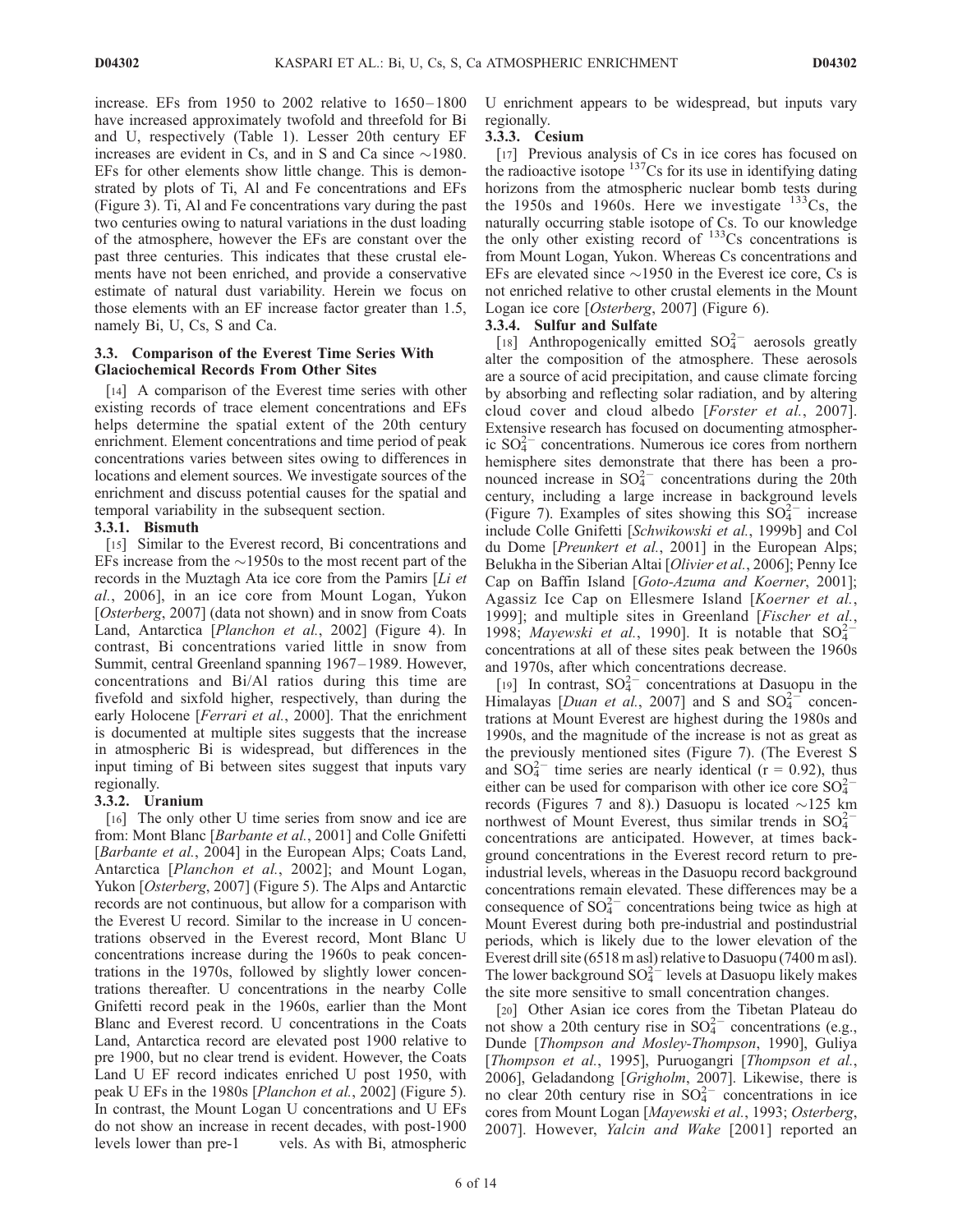

Figure 4. Mount Everest Bi and Bi EF (annual resolution) and other ice cores discussed in the text, and global Bi production (the dip in the 1970s is due to missing data).

increase in  $SO_4^{2-}$  post-1950 in the 1996 Eclipse ice core when flux corrected.

[21] Similar to EF analysis, the anthropogenic contribution to  $SO_4^{2-}$  concentrations is often quantified by calculating the mineral dust and/or sea salt portions of the total  $SO_4^{2-}$  concentrations. This is done by assuming that all of the  $Ca^{2+}$  and Na<sup>+</sup> (or Cl<sup>-</sup>) represent the mineral dust and sea salt  $SO_4^{2-}$ , respectively, and is referred to as excess  $SO_4^{2-}$ and non-sea-salt (nss)  $SO_4^{2-}$ . Whether mineral dust or sea salt corrections are applied depends on the sources of  $SO_4^{2-}$ for a given site. Of the before mentioned  $SO_4^{2-}$  records, Belukha, Colle Gnifetti and Col du Dome have been corrected for dust mineral inputs [Olivier et al., 2006; Schwikowski et al., 1999a; Preunkert et al., 2001]. For Belukha and Colle Gnifetti, the  $SO_4^{2-}$  and excess  $SO_4^{2-}$ (i.e., nondust) concentration trends are largely similar since the mid-20th century because the total  $SO_4^{2-}$  signal is dominated by excess  $SO_4^{2-}$  from anthropogenic sources [Olivier et al., 2006; Schwikowski et al., 1999a] (Figure 7). Saharan dust events were generally found to have a moderate influence on  $SO_4^{2-}$  concentrations in the Col du Dome ice core [Preunkert et al., 2001]. We calculate the Everest excess  $SO_4^{2-}$  fraction:  $[excess-SO_4^{2-}] = [SO_4^{2-}] -$ 0.55[Ca<sup>2+</sup>], where 0.55 is the median  $SO_4^{2-}/Ca^{2+}$  ratio from 1650 to 1800. In contrast to Belukha and Colle Gnifetti, the Mount Everest excess  $SO_4^{2-}$  does not increase, likely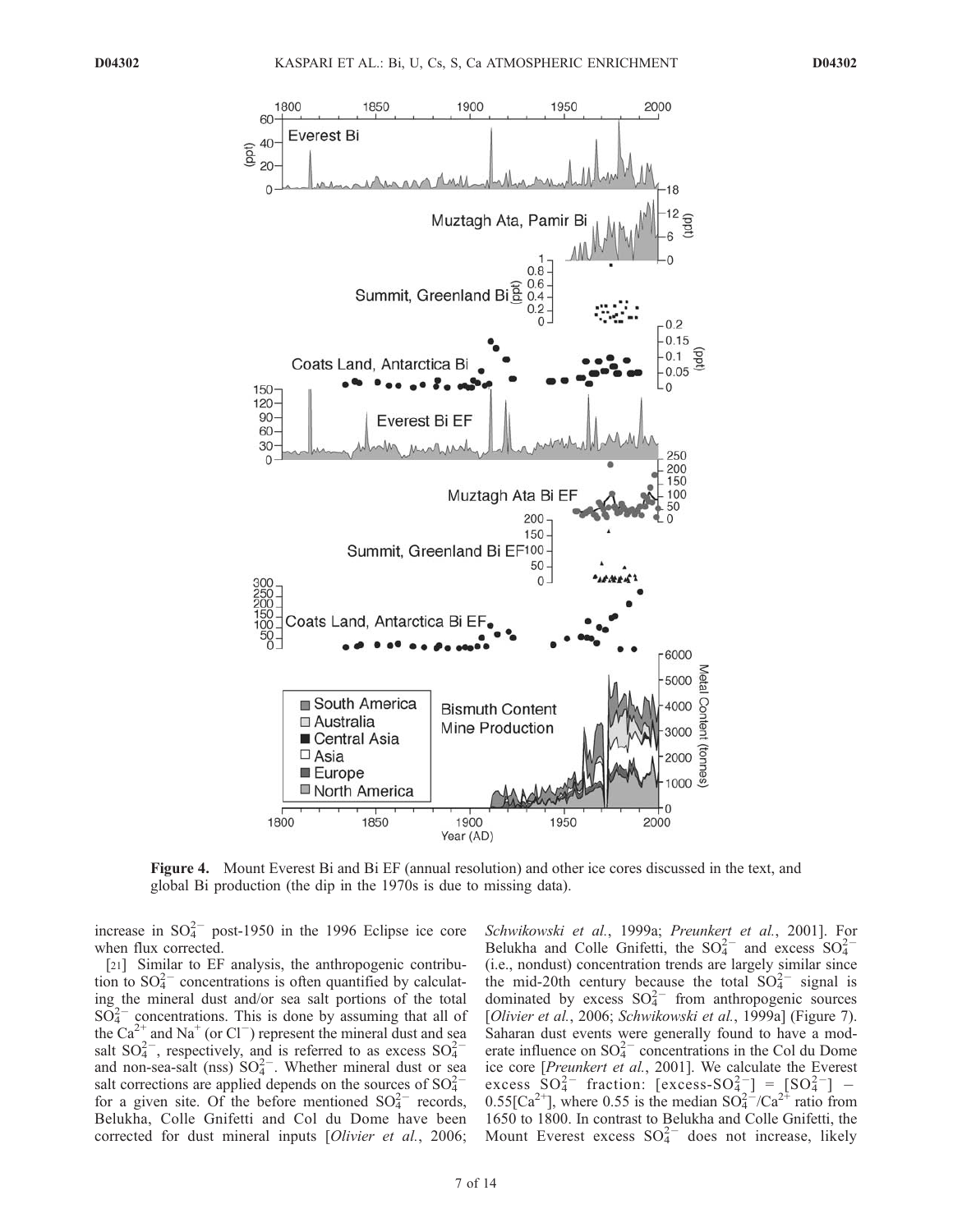

Figure 5. Mount Everest U and U EF (annual resolution) and other ice cores discussed in the text, and global U production (data spanning 1956 to present; production began in the 1940s).

because the  $SO_4^{2-}$  signal is dominated by dust. However, peak Everest S EFs occur since 1989, with low S EFs during the mid-1990s (Figure 8). This suggests that the  $SO_4^{2-}$  (S) record at Everest may be impacted by anthropogenic sources, and is discussed in greater detail below in the section on the sources of enriched metals.

#### 3.3.5. Calcium

[22] None of the ice cores previously discussed show an increase in Ca concentrations in recent decades similar to that observed in the Everest ice core (Table 1 and Figure 8). Mount Logan, Yukon, the only other existing record of Ca EFs to our knowledge, does not show a recent Ca enrichment. Similar EF analysis would have to be done at other sites to investigate how widespread the Ca enrichment

observed at Mount Everest is, however ice cores from few sites have been determined for the suite of elements necessary to perform these calculations.

#### 3.4. Sources of Enriched Metals

#### 3.4.1. Bismuth

[23] The Everest pre-1800 median Bi EF is  $\sim$  18 (Table 1), suggesting a large natural noncrustal source of Bi, namely volcanism [Candelone et al., 1995; Ferrari et al., 2000; Kaspari et al., 2007; Patterson and Settle, 1987]. On the basis of the current understanding of volcanic Bi, quiescently degassing volcanoes are the source of the elevated background Bi EF levels, whereas large explosive volcanic eruptions that eject highly enriched Bi particles into the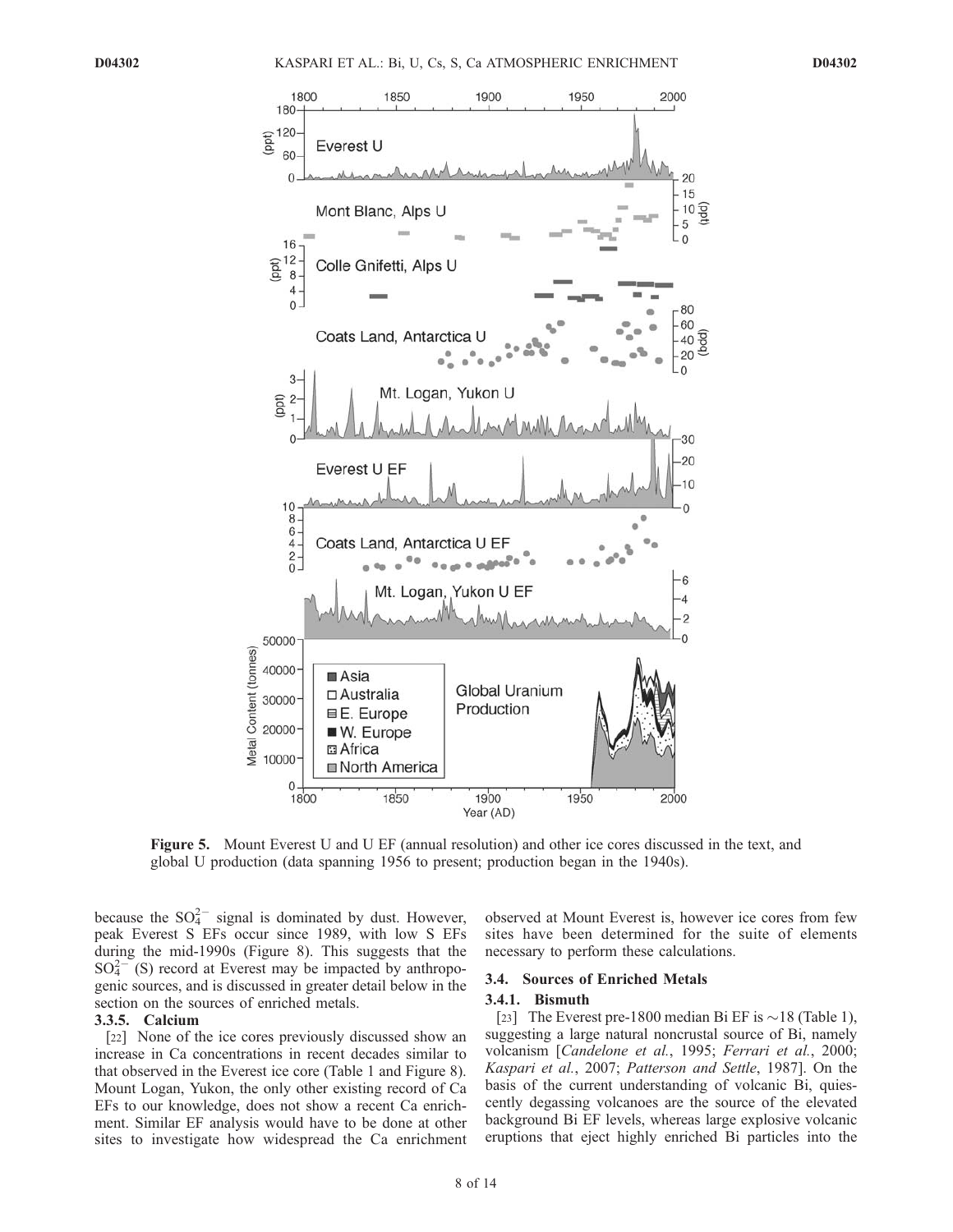

Figure 6. Annual Cs and Cs EF data for Mount Everest and Mount Logan (2-year resolution prior to 1700).

upper atmosphere are the source for large Bi peaks (Pinatubo (1991), Agung (1963) and Tambora (1815)) [Kaspari et al., 2007] (Figure 3).

[24] The enriched Bi post 1940 could be caused by both increased volcanic Bi emissions and anthropogenic activities. A previous study on the volcanic gas input into the atmosphere for the past 100 years found that the frequency of volcanic eruptions per year increased since  $\sim$ 1950 [Halmer et al., 2002]. However, it is not clear how much of this increase is due to improved monitoring rather than an actual increase in volcanic activity. Additionally, relatively little is known about volcanic Bi, thus it is not certain if an increase in volcanic gas (e.g., sulfur) emissions would translate to a similar increase in volcanic Bi emissions. In regions with minimal dust inputs excess  $SO_4^{2-}$  is often used as an estimate of volcanic inputs [Dixon et al., 2004]. Owing to the large dust inputs and potential anthropogenic sources of  $SO_4^{2-}$  in the Everest record, we are unable to calculate the volcanic contribution to the Bi record using excess  $SO_4^{2-}$ .

[25] Potential anthropogenic sources of Bi emissions include mining and milling activities, metal smelting, oil and coal combustion, and various end uses [*Ferrari et al.*, 2000; Brown, 2000]. Mining, milling, and high-temperature refining processes can result in the emission of large amounts of small particles that can be transported long distances in the atmosphere [e.g., Knutson and Tu, 1996; Pacyna and Pacyna, 2001]. Because Bi rarely exists in sufficient quantities to be mined as a primary product, Bi production is most often a byproduct of mining and processing lead and other metal ores. Common uses of Bi are in the manufacturing of alloys, chemicals, pharmaceuticals, and metallurgical additives, and more recently as a nontoxic substitute for lead [*Brown*, 2000].

[26] We examine historical records of the Bi content from mine production and refining to estimate anthropogenic Bi emissions since 1913 ( h Geological Survey's World Mineral Statistics and World Mineral Production Series, data tables, 1913-2005) (hereinafter BGS data tables, 1913 – 2005). There are uncertainties in the accuracy of the historical Bi data because not all countries have reported Bi production, and Bi emissions from metal refinement are not well quantified. Additionally, this data does not account for important Bi sources such as Pb smelting. Nevertheless, the Bi content data provides an estimate of 20th century variations in the anthropogenic supply of Bi, and hence potential emissions through time. The Bi content from mine production and refining increased substantially after the 1960s, with global production peaking in the 1970s, and northern hemisphere production greatest during the 1970s to 1990s (BGS data tables, 1913 – 2005) (Figure 4). Variations in the Bi mine production data can be used to corroborate if the recent increases in Bi concentrations and EFs observed in the ice cores are related to anthropogenic emissions. The increase in Bi production during the late 20th century coincides with enriched Bi in the Everest, Muztagh Ata and Coats Land ice cores, suggesting that the recent Bi increase is due at least in part to anthropogenic emissions of Bi (as opposed to solely volcanic emissions). As mentioned previously, that the increase in Bi is documented at numerous sites suggests that the increased atmospheric Bi concentrations are widespread, but differences in the input timing and magnitude of these increases suggests that emissions vary regionally. Owing to uncertainties in the accuracy of the Bi production data and the lack of volcanic Bi emission records, the ice cores provide the best available records of spatial and temporal variations in atmospheric Bi concentrations through time.

#### 3.4.2. Uranium

[27] The Everest pre-1800 median U EF is  $\sim$  2 (Table 1), indicating minimal U enrichment relative to the UCC. Previous research reported high U concentrations in Himalayan river water from weathering of the Higher Himalayan Crystalline series [Rengarajan et al., 2006], which may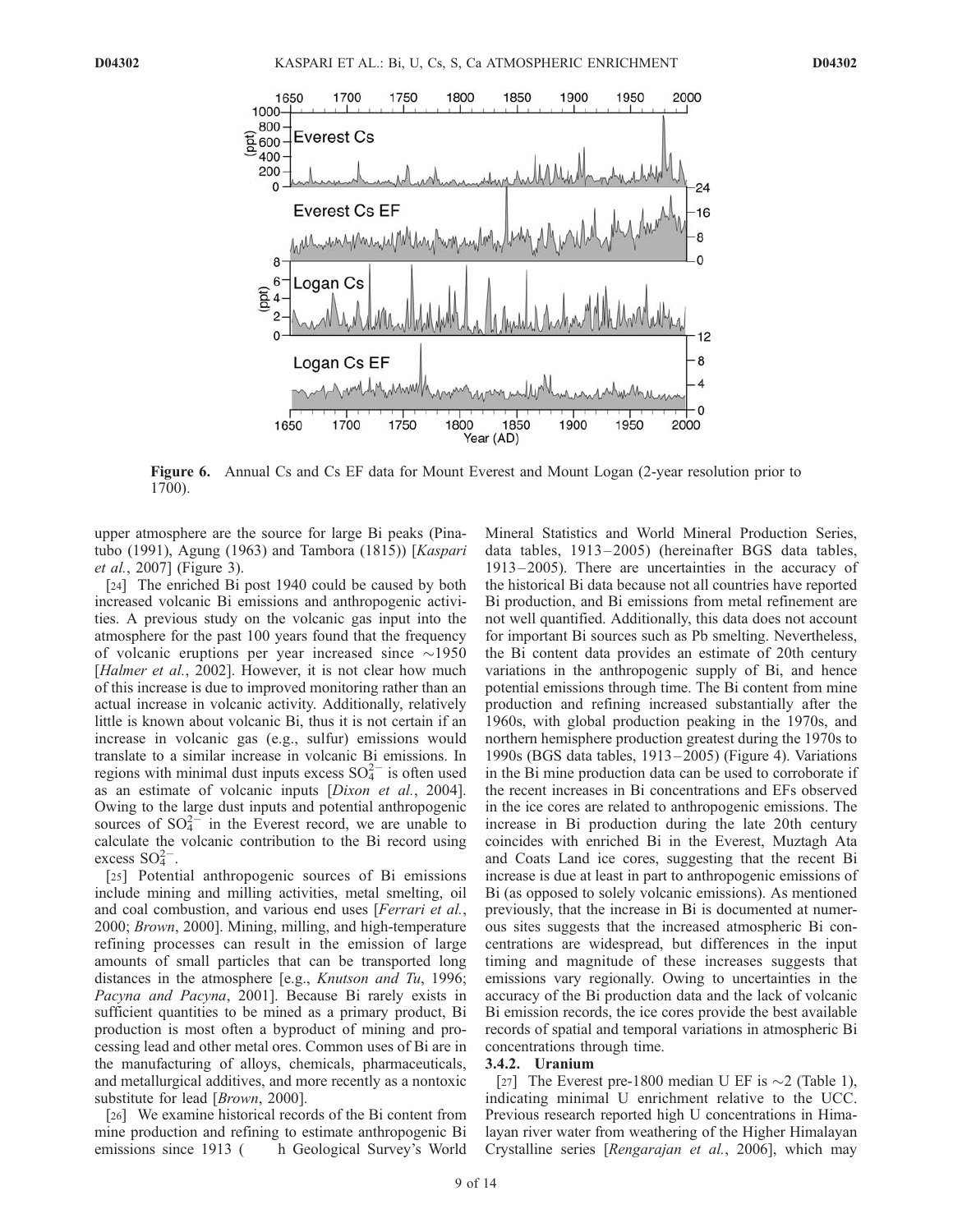

Figure 7.  $SO_4^{2-}$  data for Mount Everest (annual resolution) and other ice cores discussed in the text. Excess  $SO_4^{2-}$  data are plotted over the  $SO_4^{2-}$  data (black line) for Colle Gnifetti, Belukha, and Mount Everest.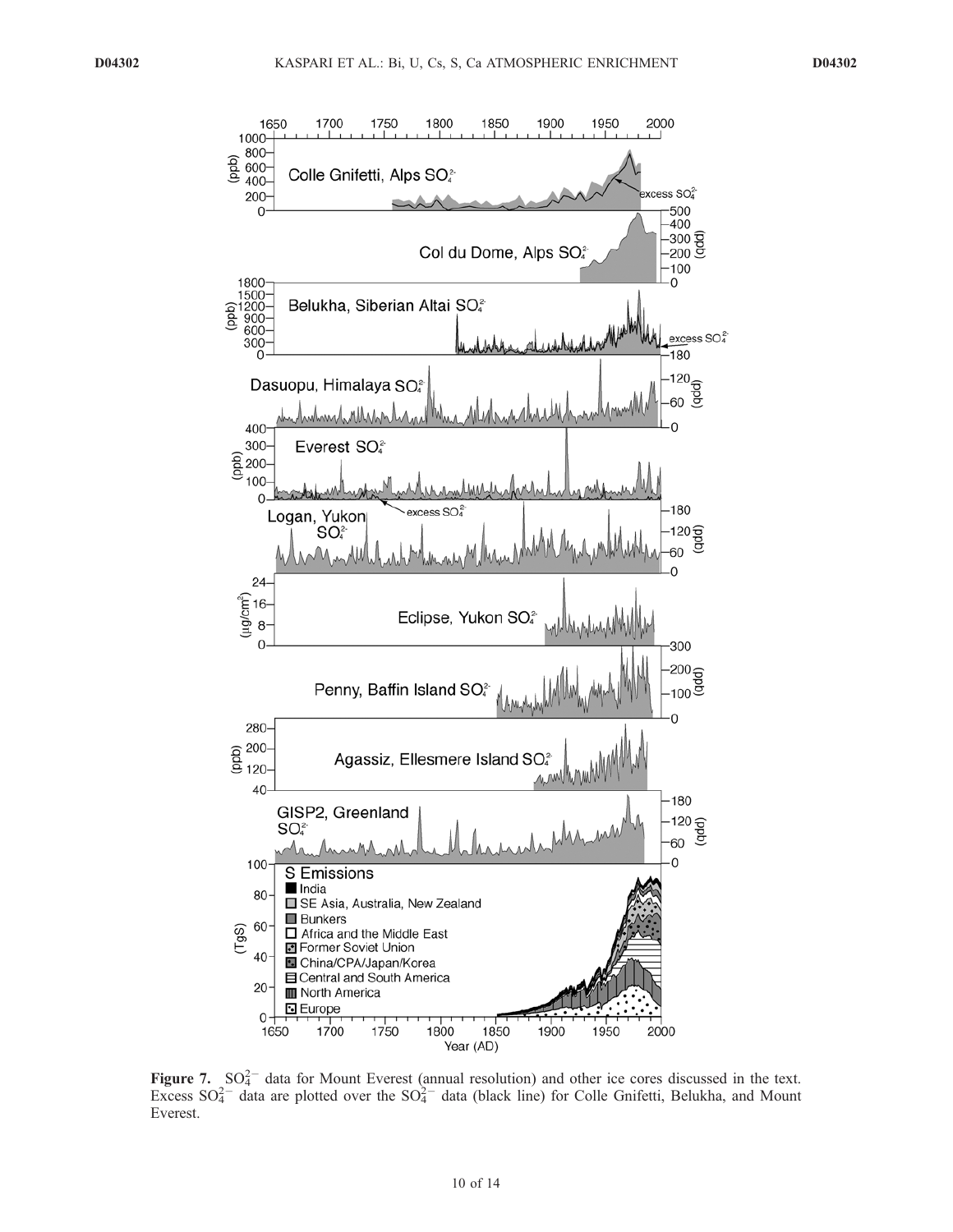

Figure 8. Mount Everest annual S, S EF, Ca, Ca EF, and S/Ca ratio.

explain the slight enrichment of U in the Everest ice core from pre-industrial times.

[28] Prior to the 1940s, the most common use of U was as a dye. U became increasingly important in nuclear energy applications following the discovery in 1939 that U could undergo nuclear fission. Historical records of U production indicates that large-scale U production began in the 1940s and increased until peak production in the 1980s, with substantial production to present (Figure 5) (BGS data tables, 1913 –2005). Not all countries have fully disclosed U production for political reasons, however the production data provides an approximation of regional and global U mining. The United States and Canada account for a large portion of global U production from the 1940s to 1980, with considerably smaller U production in western Europe and Africa. In the 1980s Australia began to produce U, as did countries in central Asia and eastern Europe in the 1990s (Figure 5). U emissions from nuclear power plants are thought to be negligible [Barbante et al., 2001].

[29] It is notable that there is no reported U production in Asia prior to the 1990s, however U is enriched in the Everest record beginning in the 1940s (Figure 5). On the basis of the historical U production data and atmospheric circulation patterns, Europe and/or North America are the most likely source(s) of the U enrichment prior to 1990, suggesting that U may be transported long distances in the atmosphere. The enriched U observed in the Everest core may be representative of widespread increases in atmospheric U. However, as stated earlier, there are regional differences in U enrichment. Everest peak U EFs occur during the 1990s, coincident with U production in central Asia. Thus, the recent increase in U EFs is likely due to U contributions from regional mining activities. It is also notable that the increase in U EFs in Antarctica is coincident with increased U production in Africa and Australia, further supporting regional differences in U enrichment.

#### 3.4.3. Cesium

[30] The median Everest Cs EF prior to 1800 is  $\sim 8$ . Studies of airborne concentrations of Cs in the 1970s from multiple sites (United States, Antarctica, Bolivia, Enewetak) had a mean Cs EF of 5.5 (std. dev.  $= 1.6$ ) [*Wiersma and* Davidson, 1986]. The short temporal span of these studies prevents us from determining if the slight Cs enrichment is due to anthropogenic activities. However, it does indicate that atmospheric enrichment of Cs relative to the UCC may be widespread.

[31] The first anthropogenic use of Cs was in radio vacuum tubes in the 1920s. Cs consumption increased during the 1950s related to electronic applications, followed by peak Cs consumption during the 1960s to 1980s, with the majority of consumption occurring in the United States in developmental research. Subsequently Cs consumption fell during the 1980s and 1990s. Nearly all of the world's supply of Cs comes from Canada, however Namibia and Zimbabwe both have large Cs reserves. Smaller Cs deposits are known to exist elsewhere, including in Afghanistan, India and Tibet, however these reserves have not been worked. Compared to other elements, the mining and processing of Cs minerals are small [Butterman et al., 2004].

[32] The source of the elevated Cs concentrations and EF in the Everest record is not clear. However, Cs mining is minimal, and the timing of the increases in U and Cs concentrations and EFs in the Everest record is similar. Thus, the source of the atmospheric Cs enrichment could be a byproduct of mining and processing of other elements, such as U. Other anthropogenic activities such as agriculture or changes in land use could also be sources of the enriched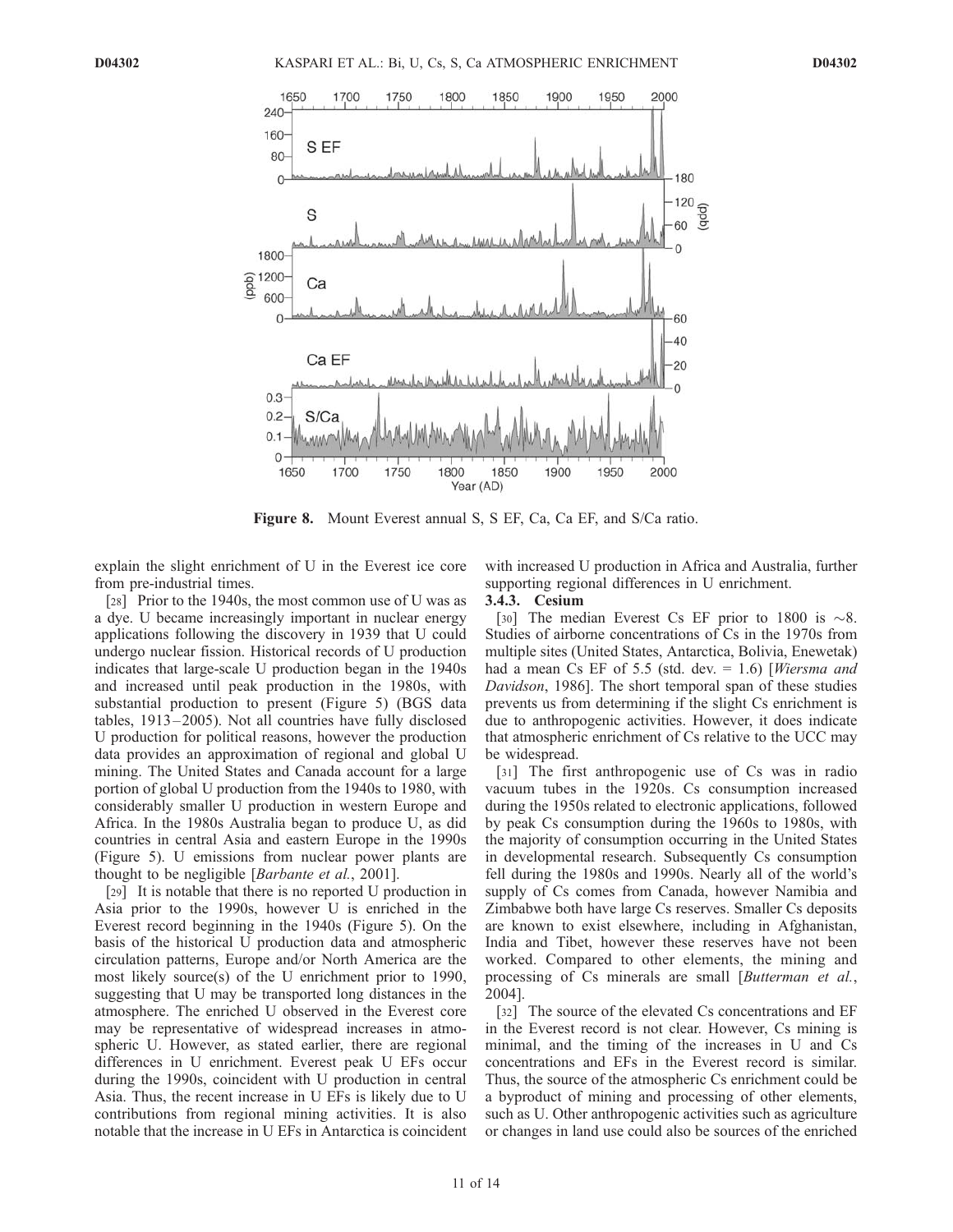Cs, however we are unaware of any previous research that supports this.

# 3.4.4. Sulfate and Calcium

[33] The median Everest S EF prior to 1800 is  $\sim$ 9 (Table 1). Probable sources of this enrichment relative to the UCC are mineral dust, volcanic emissions, and to a lesser degree marine aerosols. The median Everest Ca EF prior to 1800 is  $\sim$ 2.5; the source of this minor enrichment relative to the UCC is likely carbonate minerals in the regional dust.

[34] The 20th century  $SO_4^{2-}$  enrichment reported in previous ice core studies has been attributed to anthropogenic emissions of  $SO<sub>2</sub>$ , of which the dominant sources are fossil fuel burning (coal and oil), metal smelting and biomass burning. Global  $SO<sub>2</sub>$  emissions have increased dramatically since the 1950s (Figure 7) [Smith et al., 2004]. Owing to the relatively short residence time of  $SO_4^{2-}$  aerosols in the atmosphere [*Garland*, 1978],  $SO_4^{2-}$ concentrations can vary greatly from region to region and over time. This is evident by the differences in timing between sites of the rise in  $SO_4^{2-}$  background levels, peak concentrations, and for some sites, decline in  $SO_4^{2-}$  concentrations in recent decades (Figure 7). The geographic sources of  $SO_4^{2-}$  for the previously mentioned ice core records are discussed in their associated references. Here we focus on the source of the increased S and  $SO_4^{2-}$ concentrations and S EF in the Everest ice core, and  $SO_4^{2-}$  variations in other Asian ice cores.

[35] The rise in  $SO_4^{2-}$  concentrations is attributed to  $SO_2$ emissions from: Siberia and Kazakhstan in the Belukha ice core from the Siberian Altai [Olivier et al., 2006]; and from Southern Asia in the Dasuopu ice core from the Himalayas [*Duan et al.*, 2007]. It is interesting that ice cores from the Tibetan Plateau (e.g., Dunde, Guliya, Geladandong, Puruongangri), which are located between Belukha and Dasuopu, do not show a 20th century increase in  $SO_4^{2-}$ concentrations. This is likely due to two factors: (1) These sites are located further away from large population centers that are a source of  $SO_2$  emissions, and (2) high concentrations of mineral dust  $SO_4^{2-}$  sources on the Tibetan Plateau (a magnitude greater than the other northern hemisphere sites, including Everest and Dasuopu) may prevent detection of  $SO_4^{2-}$  from anthropogenic sources.

[36] As discussed previously,  $Na^+$  and  $Ca^{2+}$  are commonly used to estimate sea salt and mineral dust contributions to the total  $SO_4^{2-}$  signal. *Duan et al.* [2007] report that  $Na^+$  and  $Ca<sup>2+</sup>$  concentrations are constant over the past 200 years at Dasuopu, indicating that the source of the recent rise in  $SO_4^{2-}$  concentrations at Dasuopu is from anthropogenic emissions of  $SO_2$ . There is not a 20th century increase in excess  $SO_4^{2-}$  at Everest, suggesting that the recent increase in  $SO_4^{2-}$  and S concentrations at Everest is not related to anthropogenic emissions of  $SO<sub>2</sub>$ .

[37] However, as mentioned earlier, there are large peaks in the S and Ca EFs since 1989 that are unprecedented during the 350-year record (Figure 8), and increase factor analysis for both S and Ca EFs indicate enrichment of these elements in recent decades (Table 1). Moreover, the variations in the S and Ca EFs are similar since 1989 (Figure 8), suggesting a common source for the enrichment of these two elements, of which the mostly likely source is gypsum. (Because excess  $SO_4^{2-}$  is calculated using Ca, this explains why an increase is obse S and Ca EFs, but not excess

 $SO_4^{2-}$ . This is further supported by the S/Ca ratio, which remains within the range of natural variability in recent decades.) If this is the case, the increase in atmospheric gypsum is unprecedented since 1650. The molar Ca/S ratio varies throughout the record, but is consistently higher than 1. This indicates that there are additional Ca inputs relative to what would be expected if gypsum was the sole source of Ca, consistent with previous results reported at Inilchek [Kreutz and Sholkovitz, 2000]. The source of the increased Ca and S in the atmosphere in the Everest region is not certain owing to the high dust concentrations, but potential causes for the increase could be related to land use change, desertification, atmospheric reactions of S and carbonates, or industrial processes such as flue gas desulfurization systems that remove S from power plant flues and produce gypsum. Further research is necessary to test these hypotheses.

#### 4. Conclusions

[38] The Mount Everest ICP-SFMS ice core record provides the first high-resolution, continuous Asian ice core record of trace elements spanning the pre-industrial period to present. Modern concentrations and EFs of most elements are still within the range of pre-industrial levels. However, owing to high dust concentrations in central and southwestern Asia, some changes in the composition of the atmosphere related to anthropogenic activities may be difficult to detect.

[39] Our findings indicate that anthropogenic activities are altering the composition of the remote Himalayan atmosphere. Median concentrations of Bi and U since 1950 are  $\sim$ 2 and  $\sim$ 3 times greater, respectively, than concentrations prior to 1800 AD, and concentrations of Cs, Ca and S are  $\sim$ 1.5–2 times greater over the same period. EF analysis indicates that these increases are not due to natural variations in the dust concentrations of the atmosphere. The Bi enrichment may be caused by both an increase in Bi volcanic emissions and anthropogenic Bi production, refinement and end uses, whereas the U enrichment reflects an increase in global U mining and refinement for nuclear energy. The Cs enrichment has not previously been observed in other ice cores, and the source of the enrichment is less certain. However, the similarity in the timing and magnitude of the Cs and U enrichment suggests that the source of the Cs may be a byproduct of mining and refinement of other elements. The source of the recent increase in S and Ca is not clear, but may be related to land use and environmental change. Comparison of the Bi, U, Cs, S and Ca data with other ice core records and production data indicates that the increase in atmospheric concentrations of trace elements is widespread, but that enrichment varies regionally.

[40] Anthropogenic emissions of atmospheric trace metals in Asia are projected to increase. This research provides a record of the pre-industrial composition of the atmosphere, subsequent changes related to 20th century anthropogenic activities, and baseline data for continual monitoring of the remote Asian troposphere.

<sup>[41]</sup> Acknowledgments. This research was funded by NSF ATM 0139491, NOAA NA05OAR4311109, the Natural Science Foundation of China (90411003 and 40401054), and the Chinese Academy of Sciences (''Talents Project'' and the 3rd Innovation Programs: KZCX3-SW-339/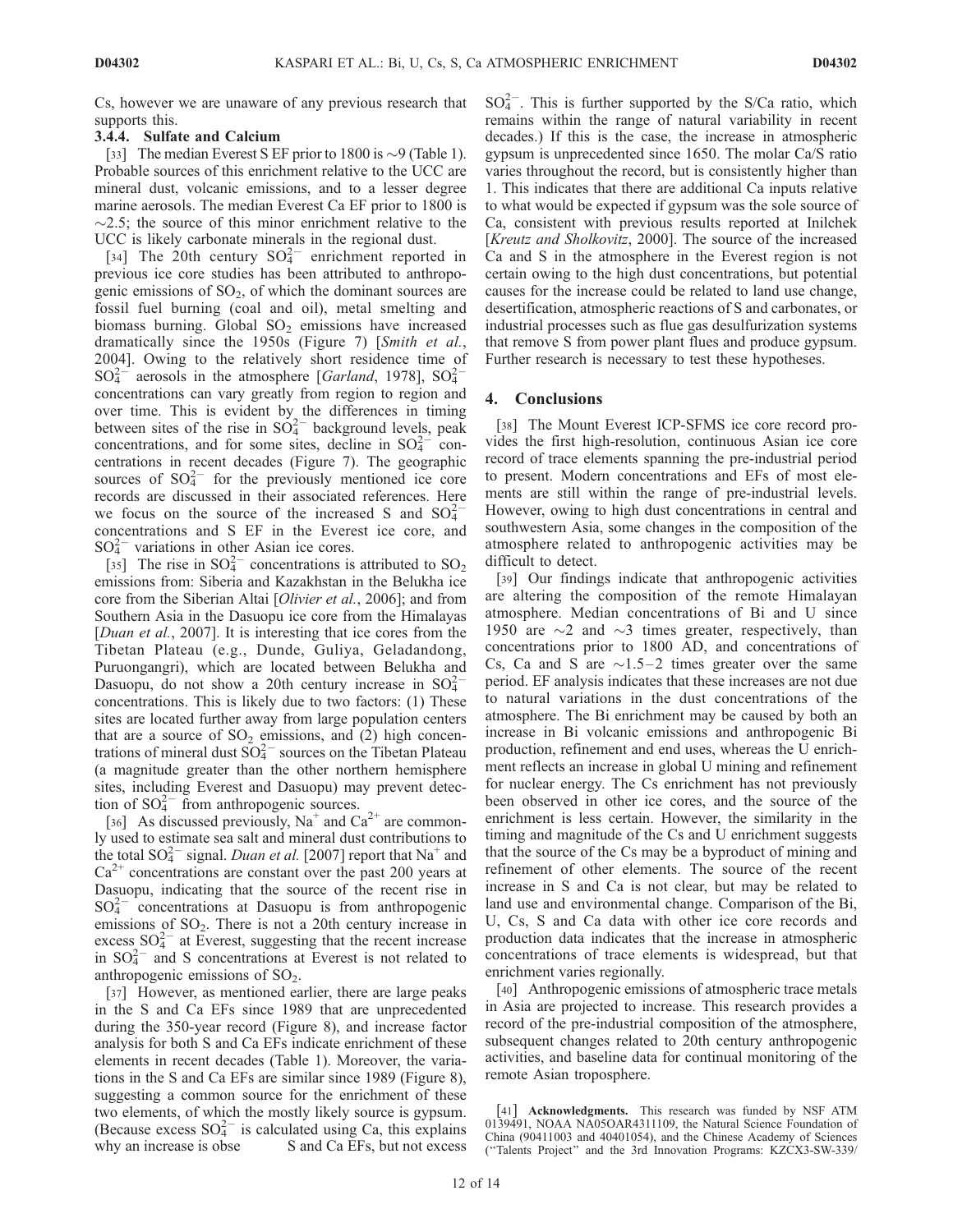344). We thank the 2002 expedition staff for their excellent work in the field, and we thank the anonymous reviewers for their comments.

#### References

- Barbante, C., K. Van De Velde, G. Cozzi, G. Capodaglio, P. Cescon, F. Planchon, S. M. Hong, C. Ferrari, and C. Boutron (2001), Post-World War II uranium changes in dated Mont Blanc ice and snow, Environ. Sci. Technol., 35(20), 4026 – 4030, doi:10.1021/es0109186.
- Barbante, C., et al. (2004), Historical record of European emissions of heavy metals to the atmosphere since the 1650s from Alpine snow/ice cores drilled near Monte Rosa, Environ. Sci. Technol., 38(15), 4085-4090, doi:10.1021/es049759r.
- Boutron, C. F., and C. C. Patterson (1983), The occurrence of lead in Antarctic recent snow, firn deposited over the last 2 centuries and prehistoric ice, Geochim. Cosmochim. Acta, 47(8), 1355-1368, doi:10.1016/0016-7037(83)90294-6.
- Boutron, C., U. Gorlach, J. P. Candelone, M. Bolshov, and R. Delmas (1991), Decrease in anthropogenic lead, cadmium and zinc in Greenland snows since the late 1960s, Nature, 353, 153-156, doi:10.1038/ 353153a0.
- Boutron, C. F., J. P. Candelone, and S. M. Hong (1995), Greenland snow and ice cores: Unique archives of large-scale pollution of the troposphere of the Northern Hemisphere by lead and other heavy metals, Sci. Total Environ., 160-161, 233 – 241, doi:10.1016/0048-9697(95)04359-9.
- Brown, R. D. (2000), Bismuth, in U. S. Geological Survey Minerals Yearbook, pp. 131-134, U. S. Geol. Surv., Reston, Va.
- Butterman, W. C., W. Brooks, and R. G. Reese (2004), Cesium, in Mineral Commodity Profiles, pp. 1 – 10, U. S. Geol. Surv., Reston, Va.
- Candelone, J. P., M. A. Bolshov, S. N. Rudniev, S. M. Hong, and C. F. Boutron (1995), Bismuth in recent snow from Central Greenland - Preliminary results, Atmos. Environ., 29(15), 1843 – 1848, doi:10.1016/ 1352-2310(95)00058-7.
- Dixon, D., P. A. Mayewski, S. Kaspari, S. Sneed, and M. Handley (2004), A 200-year sub-annual record of the primary sources of sulfate in West Antarctica, Ann. Glaciol., 39, 545 – 556, doi:10.3189/ 172756404781814113.
- Duan, K., L. G. Thompson, T. Yao, M. Davis, and E. Mosley-Thompson (2007), A 1000 year history of atmospheric sulfate concentrations in southern Asia as recorded by a Himalayan ice core, Geophys. Res. Lett., 34, L01810, doi:10.1029/2006GL027456.
- Ferrari, C. P., S. Hong, K. Van de Velde, C. F. Boutron, S. N. Rudniev, M. Bolshov, W. Chisholm, and K. J. R. Rosman (2000), Natural and anthropogenic bismuth in Central Greenland, Atmos. Environ., 34(6), 941 – 948, doi:10.1016/S1352-2310(99)00257-5.
- Fischer, H., D. Wagenbach, and J. Kipfstuhl (1998), Sulfate and nitrate firn concentrations on the Greenland ice sheet: 2. Temporal anthropogenic deposition changes, *J. Geophys. Res.*, 103(D17), 21,935-21,942, doi:10.1029/98JD01886.
- Forster, P., et al. (2007), Changes in atmospheric constituents and in radiative forcing, in Climate Change 2007: The Physical Science Basis. Contribution of Working Group I to the Fourth Assessment Report of the Intergovernmental Panel on Climate Change, edited by S. Solomon et al., pp. 1 – 18, Cambridge Univ. Press, Cambridge, U.K.
- Garland, J. A. (1978), Dry and wet removal of sulfur from atmosphere, Atmos. Environ., 12(1-3), 349-362, doi:10.1016/0004-6981(78)90217-2.
- Goto-Azuma, K., and R. M. Koerner (2001), Ice core studies of anthropogenic sulfate and nitrate trends in the Arctic, J. Geophys. Res., 106(D5), 4959 – 4969, doi:10.1029/2000JD900635.
- Grigholm, B. (2007), Climate investigations using glaciochemical records from a Tibetan ice core and a fresh snow reconnaissance study from Tierra del Fuego, M. S. thesis, Univ. of Maine, Orono.
- Halmer, M. M., H. U. Schmincke, and H. F. Graf (2002), The annual volcanic gas input into the atmosphere, in particular into the stratosphere: A global data set for the past 100 years, J. Volcanol. Geotherm. Res., 115(3 – 4), 511 – 528, doi:10.1016/S0377-0273(01)00318-3.
- Hou, S., D. Qin, D. Zhang, J. Ren, S. Kang, P. A. Mayewski, and C. P. Wake (2002), Comparison of two ice core chemical records recovered from the Mt. Qomolangma (Everest) region, Ann. Glaciol., 35, 266-272, doi:10.3189/172756402781817239.
- Hou, S., D. Qin, D. Zhang, S. Kang, P. A. Mayewski, and C. P. Wake (2003), A 154 a high-resolution ammonium record from the Rongbuk Glacier, north slope of Mt. Qomolangma (Everest), Tibet-Himal region, Atmos. Environ., 37(5), 721-729, doi:10.1016/S1352-2310(02)00582-4.
- Kang, S., P. A. Mayewski, D. Qin, Y. Yan, S. Hou, D. Zhang, and K. J. Kreutz (2002a), Glaciochemical records from a Mt. Everest ice core: Relationship to atmospheric circulation over Asia, Atmos. Environ., 36(21), 3351 – 3361, doi:10.1016/S1352-2310(02)00325-4.
- Kang, S., P. A. Mayewski, D. Qin, Y. Yan, D. Zhang, S. Hou, and J. Ren (2002b), Twentieth century increase of atmospheric ammonia recorded in

Mt. Everest ice core, J. Geophys. Res., 107(D21), 4595, doi:10.1029/ 2001JD001413.

- Kang, S., P. A. Mayewski, D. Qin, S. Sneed, J. Ren, and D. Zhang (2004), Seasonal differences in snow chemistry from the vicinity of Mt. Everest, central Himalayas, Atmos. Environ., 38(18), 2819 – 2829, doi:10.1016/ j.atmosenv.2004.02.043.
- Kang, S., Q. Zhang, S. Kaspari, D. Qin, Z. Cong, J. Ren, and P. A. Mayewski (2007), Spatial and seasonal variations of elemental composition in Mt. Everest (Qomolangma) snow/firn, Atmos. Environ., 41(34), 7208 – 7218.
- Kaspari, S., et al. (2007), Reduction in northward incursions of the South Asian Monsoon since  $\sim$ 1400 AD inferred from a Mt. Everest ice core, Geophys. Res. Lett., 34, L16701, doi:10.1029/2007GL030440.
- Kaspari, S., R. Hooke, P. A. Mayewski, S. Kang, S. Hou, and D. Qin (2008), Snow accumulation rate on Mt. Everest: Synchroneity with sites across the Tibetan Plateau on  $50-100$  year timescales, J. Glaciol., 54(185), 343 – 352, doi:10.3189/002214308784886126.
- Kaspari, S., P. A. Mayewski, M. J. Handley, S. Kang, S. Hou, K. Maasch, and D. Qin (2009), A high-resolution record of atmospheric dust variability and composition since 1650 AD from a Mt. Everest ice core, J. Clim., in press.
- Knutson, E. O., and K. W. Tu (1996), Size distribution of radon progeny aerosol in the working area of a dry former uranium mine, Environ. Int., 22, Suppl. 1, 617 – 632, doi:10.1016/S0160-4120(96)00164-X.
- Koerner, R. M., D. A. Fisher, and K. Goto-Azuma (1999), A 100 year record of ion chemistry from Agassiz Ice Cap Northern Ellesmere Island NWT, Canada, Atmos. Environ., 33(3), 347 – 357, doi:10.1016/S1352- 2310(98)00166-6.
- Kreutz, K. J., and E. R. Sholkovitz (2000), Major element, rare earth element, and sulfur isotopic composition of a high-elevation firn core: Sources and transport of mineral dust in Central Asia, Geochem. Geophys. Geosyst., 1(11), 1048, doi:10.1029/2000GC000082.
- Li, Y., T. Yao, and N. Wang (2002), Concentrations of Cd and Pb in Malan ice core from Kekexili, Environ. Chem., 2(2), 194 – 196.
- Li, Y., T. Yao, N. Wang, Z. Li, L. Tian, B. Xu, and G. Wu (2006), Recent changes of atmospheric heavy metals in a high elevation ice core from Muztagh Ata in East Pamirs: Initial results, Ann. Glaciol., 43, 154 – 159, doi:10.3189/172756406781812186.
- Mayewski, P. A., and M. Legrand (1990), Recent increase in nitrate concentration of Antarctic snow, Nature, 346, 258 – 260, doi:10.1038/ 346258a0.
- Mayewski, P. A., W. B. Lyons, M. J. Spencer, M. S. Twickler, C. F. Buck, and S. Whitlow (1990), An ice-core record of atmospheric response to anthropogenic sulfate and nitrate, Nature, 346, 554 – 556, doi:10.1038/ 346554a0.
- Mayewski, P. A., G. Holdsworth, M. J. Spencer, S. Whitlow, M. S. Twickler, M. C. Morrison, K. F. Ferland, and L. D. Meeker (1993), Ice-core sulfate from three northern hemisphere sites: Source and temperature forcing implications, Atmos. Environ., Part A, 27(17/18), 2915 – 2919.
- McConnell, J., and R. L. Edwards (2008), Coal burning leaves toxic heavy metal legacy in the Arctic, Proc. Natl. Acad. Sci. U. S. A., 105(34), 12,140 – 12,144, doi:10.1073/pnas.0803564105.
- Nikolaeva, I. V., A. I. Saprykin, and S. V. Palesski (2003), ICP-MS determination of heavy metal content and isotopic composition of lead in the Altai Glaciers, J. Phys. IV, 107, 957 – 960, doi:10.1051/jp4:20030457.
- Nriagu, J. O., and C. I. Davidson (1986), Toxic Metals in the Atmosphere, 635 pp., John Wiley, Hoboken, N.J.
- Nriagu, J. O., and J. M. Pacyna (1988), Quantitative assessment of worldwide contamination of air, water and soils with trace metals, *Nature*, 333, 134 – 139, doi:10.1038/333134a0.
- Olivier, S., C. Blaser, S. Brütsch, N. Frolova, H. W. Gäggeler, K. A. Henderson, T. Palmer, T. Papina, and M. Schwikowski (2006), Temporal variations of mineral dust, biogenic tracers, and anthropogenic species during the past two centuries from Belukha ice core, Siberian Altai, J. Geophys. Res., 111, D05309, doi:10.1029/2005JD005830.
- Osterberg, E. C. (2007), North Pacific late Holocene climate variability and atmospheric composition, dissertation thesis, Univ. of Maine, Orono.
- Osterberg, E. C., M. J. Handley, S. Sneed, P. A. Mayewski, and K. J. Kreutz (2006), Continuous ice core melter system with discrete sampling for major ion, trace element, and stable isotope analyses, Environ. Sci. Technol., 40, 3355 – 3361, doi:10.1021/es052536w.
- Osterberg, E. C., et al. (2008), Ice core record of rising lead pollution in the North Pacific atmosphere, Geophys. Res. Lett., 35, L05810, doi:10.1029/ 2007GL032680.
- Pacyna, J. M., and E. G. Pacyna (2001), An assessment of global and regional emissions of trace metals to the atmosphere from anthropogenic sources worldwide, Environ. Rev., 9, 269 – 298, doi:10.1139/er-9-4-269.
- Patterson, C. C., and D. M. Settle (1987), Magnitude of lead flux to the atmosphere from volcanoes, Geochim. Cosmochim. Acta, 51(3), 675-681, doi:10.1016/0016-7037(87)90078-0.